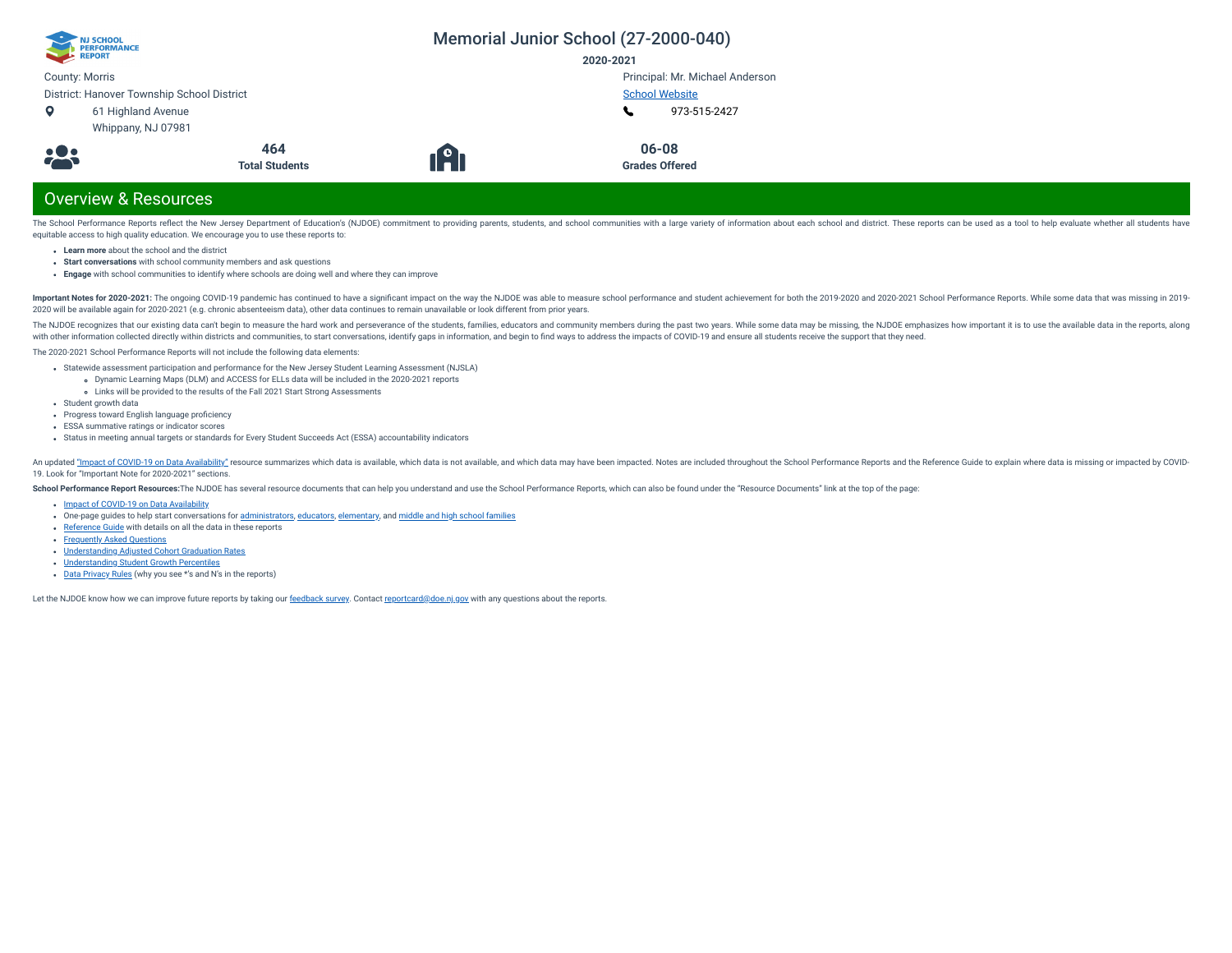

#### **Report Key:**

**\*** Data is not displayed in order to protect student privacy **\*\*** Accountability calculations require 20 or more students **N** No Data is available to display **†** This indicates a table specic note,see note below table

# Overview & Resources

### **School Contact Information**

This table contains contact information including principal name, address, phone number, email address, and social media information, if provided.

| <b>Type</b>           | <b>Contact Information</b>             |
|-----------------------|----------------------------------------|
| County                | Morris                                 |
| District              | Hanover Township School District       |
| <b>Principal Name</b> | Mr. Michael Anderson                   |
| Address               | 61 Highland Avenue, Whippany, NJ 07981 |
| Phone Number          | 973-515-2427                           |
| <b>Email Address</b>  | michael.anderson@hanovertwpschools.org |
| Website               | https://www.hanovertwpschools.com/mjs  |
| Twitter               | https://twitter.com/HTPS_NJ_MJS        |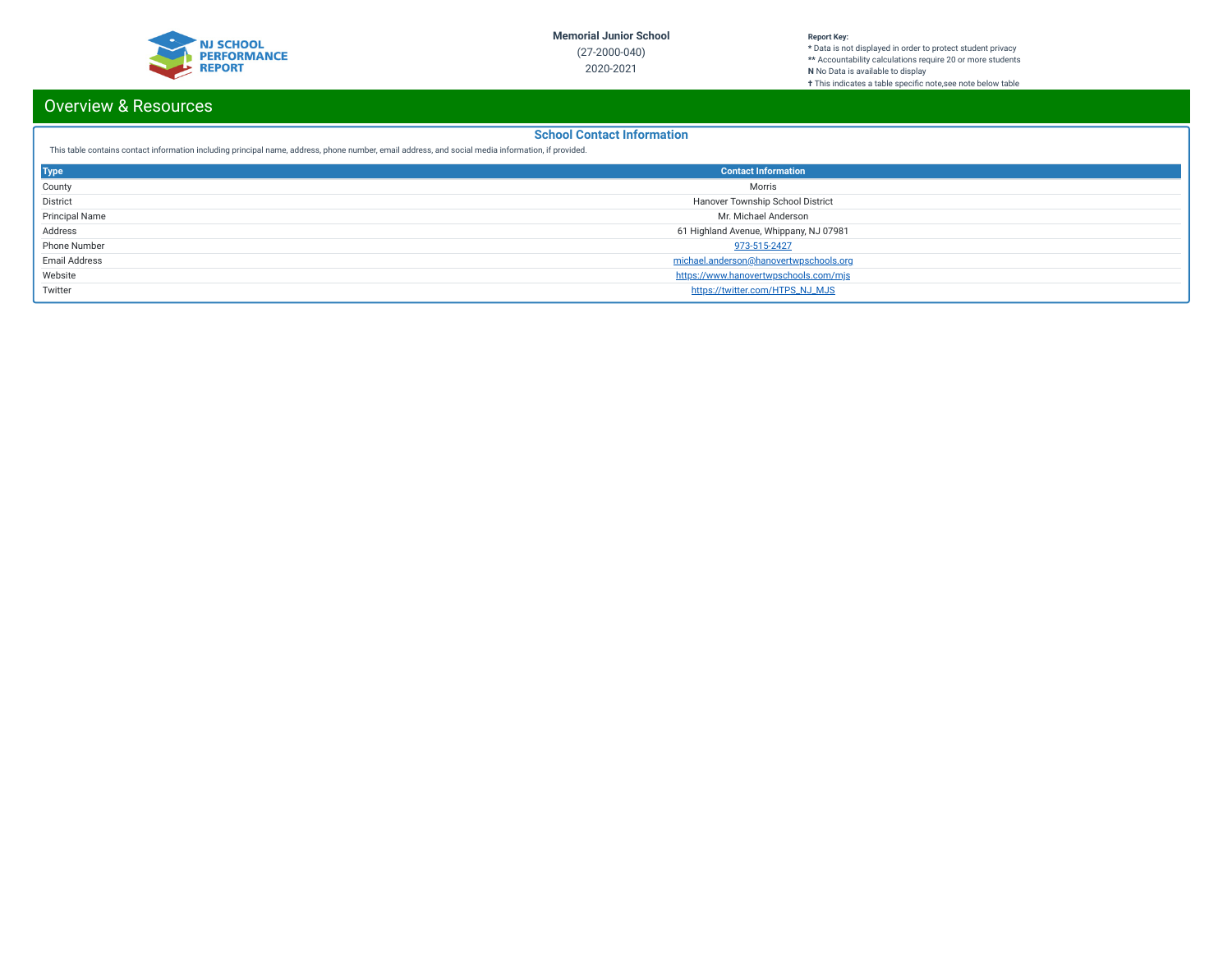

#### **Report Key: \*** Data is not displayed in order to protect student privacy **\*\*** Accountability calculations require 20 or more students **N** No Data is available to display **†** This indicates a table specific note, see note below table

# **Demographics**

Enrollment data reflects enrollment reported at the end of the school year and only includes students attending the school. Students that attend programs at other schools or outside of the district are not included in enro

## **Enrollment Trends by Grade**

This table shows the number of students enrolled by grade for the past three school years. Any students enrolled outside of the grades offered will be included in the total enrollment.

| <b>Grade</b> | 2018-19 | 2019-20 | 2020-21 |
|--------------|---------|---------|---------|
|              | 148     | 162     | 153     |
|              | 163     | 151     | 163     |
|              | 170     | 164     | 148     |
| Total        | 481     | 478     | 464     |

## **Enrollment Trends by Student Group**

This table shows the percentage of students by student group for the past three school years. Note that 2019-20 is the first year that data was collected for non-binary/undesignated gender and, as a result, the 2019-20 and 2020-21 data may not be a true representation of the student population. Additionally, to protect student privacy, gender percentages for 2019-20 are rounded to the nearest 0.5 and percentages for 2020-21 may show a range, depending on the overall school population size.

| <b>Student Group</b>                       | 2018-19 | 2019-20 | 2020-21    |
|--------------------------------------------|---------|---------|------------|
| Female                                     | 49.3%   | 47.0%   | 49.0%      |
| Male                                       | 50.7%   | 53.0%   | 51.0%      |
| Non-Binary/Undesignated Gender             |         | 1%      | $\leq 1\%$ |
| <b>Economically Disadvantaged Students</b> | 1.0%    | 2.5%    | 2.4%       |
| Students with Disabilities                 | 12.7%   | 14.9%   | 14.4%      |
| <b>English Learners</b>                    | 0.4%    | 1.3%    | 1.5%       |
| <b>Homeless Students</b>                   | 0.0%    | 0.2%    | 0.2%       |
| <b>Students in Foster Care</b>             | 0.0%    | 0.0%    | 0.0%       |
| Military-Connected Students                | 0.0%    | 0.0%    | 0.0%       |
| <b>Migrant Students</b>                    | 0.0%    | 0.0%    | 0.0%       |

## **Enrollment by Racial and Ethnic Group**

This table shows the percentage of students by racial and ethnic group for the past three school years.

| <b>Racial And Ethnic Group</b>      | 2018-19 | 2019-20 | 2020-21 |
|-------------------------------------|---------|---------|---------|
| White                               | 65.7%   | 67.4%   | 66.8%   |
| Hispanic                            | 12.7%   | 11.1%   | 11.6%   |
| Black or African American           | 1.5%    | 1.9%    | 1.7%    |
| Asian                               | 15.2%   | 13.8%   | 12.3%   |
| Native Hawaiian or Pacific Islander | 0.0%    | 0.0%    | 0.0%    |
| American Indian or Alaska Native    | 0.0%    | 0.2%    | 0.2%    |
| Two Or More Races                   | 5.0%    | 5.6%    | 7.3%    |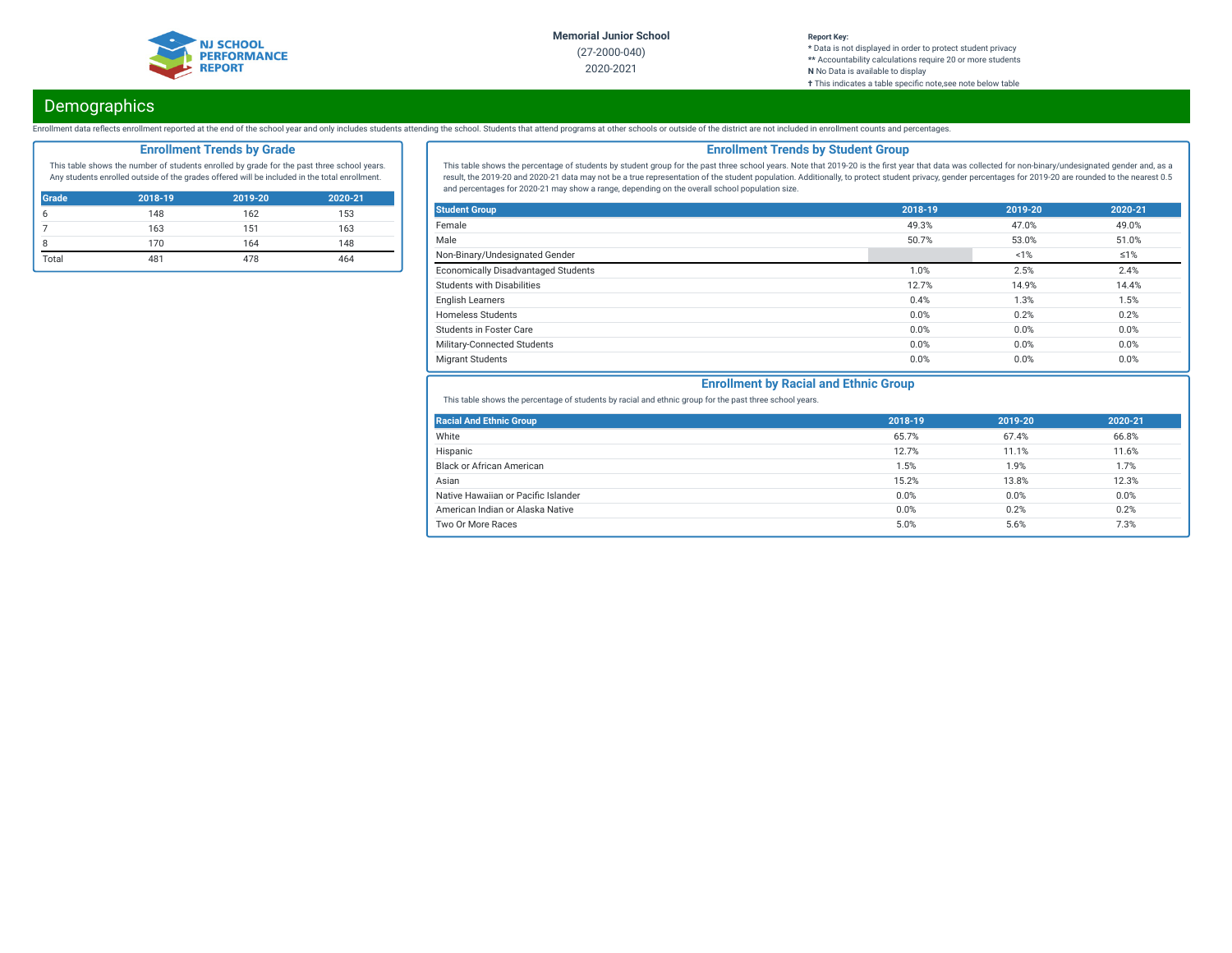

# **Demographics**

Enrollment data reflects enrollment reported at the end of the school year and only includes students attending the school. Students that attend programs at other schools or outside of the district are not included in enro

|        | <b>Enrollment by Home Language</b><br>This table shows the percentage of students by primary home language. Only the top 5 languages with at least 1% of students are shown, and students with other home languages are included in the Other Languages total. To se |         |         |       |  |
|--------|----------------------------------------------------------------------------------------------------------------------------------------------------------------------------------------------------------------------------------------------------------------------|---------|---------|-------|--|
| 100    |                                                                                                                                                                                                                                                                      |         |         |       |  |
|        | 93.5%                                                                                                                                                                                                                                                                |         |         |       |  |
| 90     |                                                                                                                                                                                                                                                                      |         |         |       |  |
| 80     |                                                                                                                                                                                                                                                                      |         |         |       |  |
| $70 -$ |                                                                                                                                                                                                                                                                      |         |         |       |  |
| 60     |                                                                                                                                                                                                                                                                      |         |         |       |  |
|        |                                                                                                                                                                                                                                                                      |         |         |       |  |
| 50     |                                                                                                                                                                                                                                                                      |         |         |       |  |
| $40 -$ |                                                                                                                                                                                                                                                                      |         |         |       |  |
| $30 -$ |                                                                                                                                                                                                                                                                      |         |         |       |  |
| $20 -$ |                                                                                                                                                                                                                                                                      |         |         |       |  |
| $10 -$ |                                                                                                                                                                                                                                                                      |         |         |       |  |
|        |                                                                                                                                                                                                                                                                      | 2.6%    | 1.9%    | 1.9%  |  |
|        | English                                                                                                                                                                                                                                                              | Spanish | Chinese | Other |  |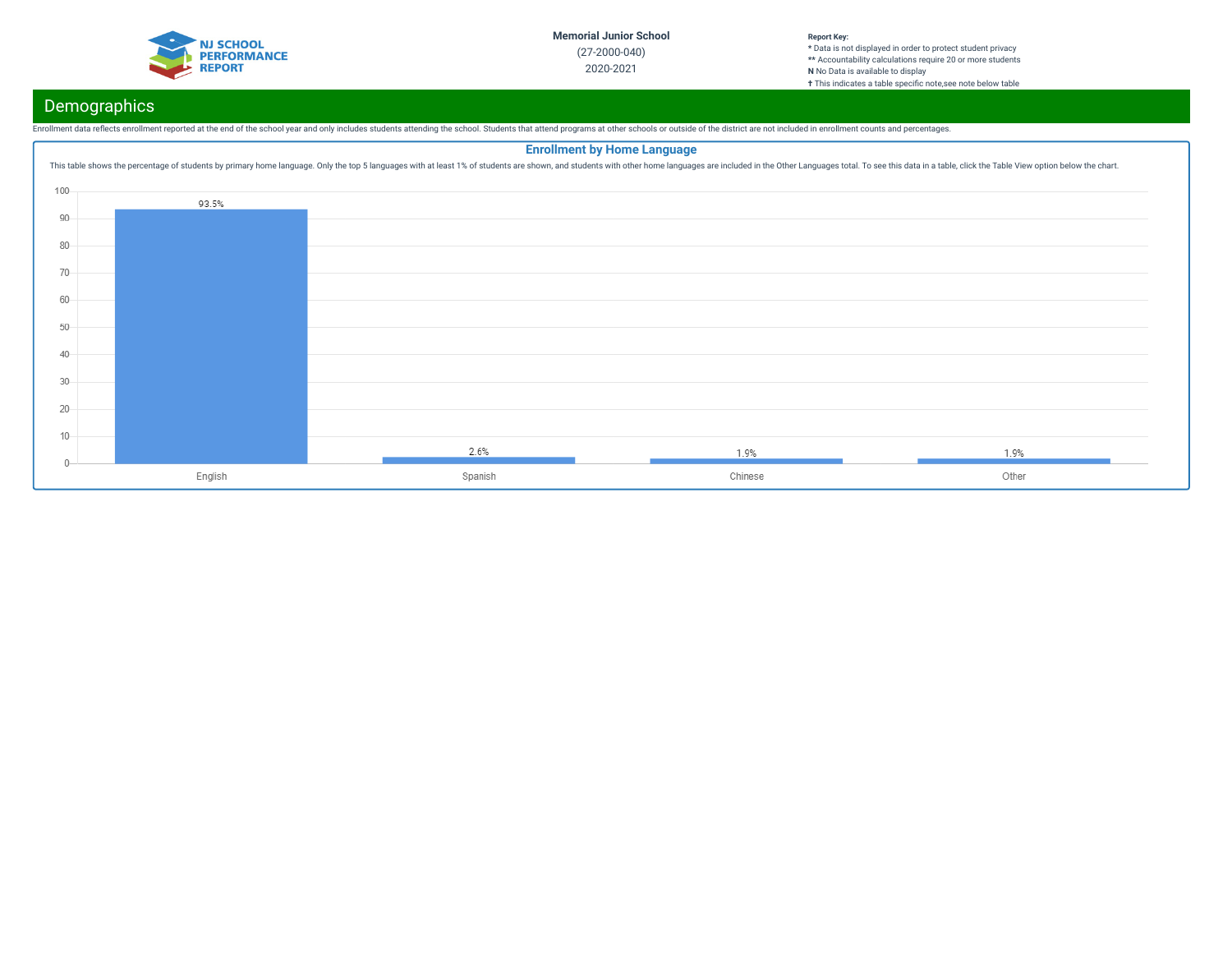

# Student Growth

Student growth is a measure of how much students are learning each year. Each student receives a Student crowth Percentile (SGP) for English Language Arts (ELA) in grades 4 through 8 and for Mathematics in grades 4 through previous years.

A student's SGP falls between 1 and 99 and can be grouped into three levels: **Low Growth:** Less than 35

**Typical Growth:** Between 35 and 65

**High Growth:** Greater than 65

If the student growth percentiles for all students in the school are ordered from smallest to largest, the median student growth percentile (mSGP) for the school is the percentile in the middle of that list. Watch a short median Student Growth Percentiles (mSGP) are calculated for groups of students.

Important note for 2020-21: Due to the cancellation of statewide assessments as a result of the COVID-19 pandemic in both 2019-20 and 2020-21, student growth percentile were not calculated and will not be reported for eith percentiles and other measures of student growth will not be included in this report.

### **Student Growth Trends and Progress**

These graphs illustrate trends in student growth over the last three years. Student growth is measured by median student growth percentile. The table below shows how student growth over the last three years compares to the Important note for 2020-21: Due to the cancellation of statewide assessments as a result of the COVID-19 pandemic in both 2019-20 and 2020-21, student growth percentiles were not calculated and will not be reported for the



| <b>Performance Measure</b>                  | 2018-19 ELA             | 2019-20 ELA | 2020-21 ELA | 2018-19 Math | 2019-20 Math | 2020-21 Math |
|---------------------------------------------|-------------------------|-------------|-------------|--------------|--------------|--------------|
| Median Student Growth Percentile            |                         |             |             | 51.5         |              |              |
| Met Standard $(40-59.5)$ ?                  | <b>Exceeds Standard</b> |             |             | Met Standard |              |              |
| Statewide: Median Student Growth Percentile |                         |             |             |              |              |              |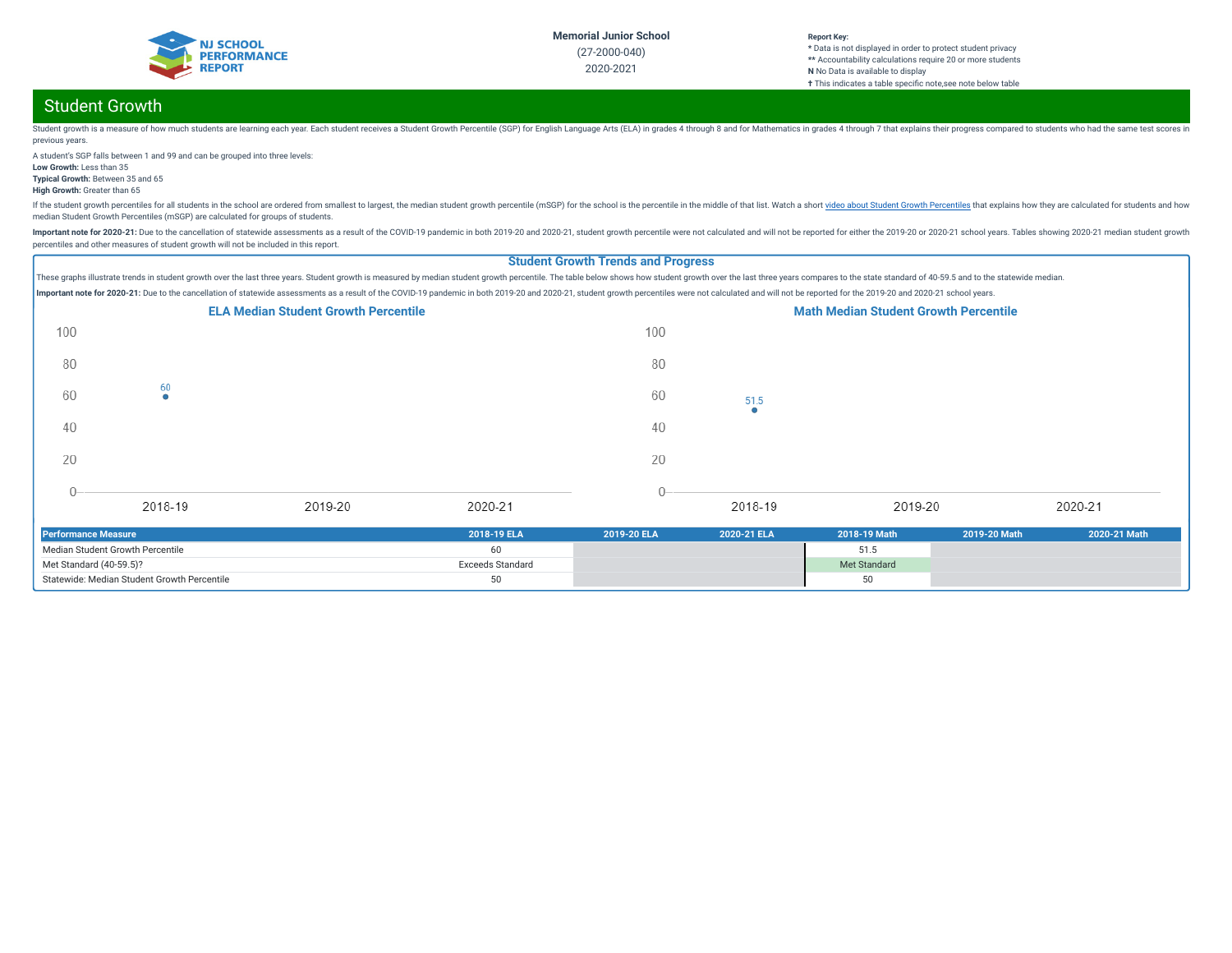

## Academic Achievement

Important note for 2020-21: Due to the cancellation of statewide assessments in 2019-20 and 2020-21 and federal waivers as a result of the COVID-19 pandemic, statewide assessment results for the New Jersey Student Learning not be reported for the 2019-20 and 2020-21 school years. Tables showing 2020-21 NJSLA results and related accountability measures will not be included in this report.

The Dynamic Learning Maps (DLM) and ACCESS for ELLs assessments were administered in spring 2021 and results will be included for the 2020-21 school year. These two assessments were administered in-person only, not remotel previous years. As a result, the NJDOE recommends using caution in comparing results for 2020-21 to prior or future years.

The fall 2021 administration of the Start Strong assessment was used to satisfy the federal statewide assessment requirement to administer general assessments in ELA, mathematics, and science for the 2020-21 school year. A requirements for the 2020-2021 school year. Results of the fall 2021 Start Strong results are available on the NJDOE [website](https://www.state.nj.us/education/title1/accountability/progress/21/). Please note that these results are aligned to reporting requirements for the 2020-2021 school ye school/district, grade level, and student group status in that file represent the student's enrollment as of June 2021, not as of fall 2022. Other reports on Start Strong results that reflect all students testing as of Fal

### **English Language Arts and Mathematics Performance Trends**

These graphs show trends in the Proficiency Rate for Federal Accountability over the last three years. The data includes the results of students taking both the New Jersey Student Learning Assessment (NJSLA) and the DLM al percentage of students that met or exceeded expectations on the assessments (NJSLA or DLM) with an adjustment made if the participation rate is below 95% to ensure reporting on at least 95% of students. NJSLA results for 2 .<br>less than half a school year are excluded from performance results. The table below provides participation rates, proficiency rates, annual targets and status in meeting the targets, and statewide proficiency rates.

Important note for 2020-21: Due to the cancellation of statewide assessments in 2019-20 and 2020-21 and federal waivers as a result of the COVID-19 pandemic, statewide assessment results are not available for the 2019-20 a

|      |                    | <b>ELA Proficiency Rate for Federal Accountability</b> |         |      |            | <b>Math Proficiency Rate for Federal Accountability</b> |         |  |
|------|--------------------|--------------------------------------------------------|---------|------|------------|---------------------------------------------------------|---------|--|
| 100  |                    |                                                        |         | 100  |            |                                                         |         |  |
| 80   | 76.3%<br>$\bullet$ |                                                        |         | 80   |            |                                                         |         |  |
| 60   |                    |                                                        |         | 60   | 56.6%<br>۰ |                                                         |         |  |
| 40   |                    |                                                        |         | 40   |            |                                                         |         |  |
| 20   |                    |                                                        |         | 20   |            |                                                         |         |  |
| $0-$ |                    |                                                        |         | $0-$ |            |                                                         |         |  |
|      | 2018-19            | 2019-20                                                | 2020-21 |      | 2018-19    | 2019-20                                                 | 2020-21 |  |

| <b>Performance Measure</b>                            | 2018-19 ELA | 2019-20 ELA | 2020-21 ELA | 2018-19 Math      | 2019-20 Math | 2020-21 Math |
|-------------------------------------------------------|-------------|-------------|-------------|-------------------|--------------|--------------|
| <b>Participation Rate</b>                             | 98.3%       |             |             | 98.2%             |              |              |
| Proficiency Rate for Federal Accountability           | 76.3%       |             |             | 56.6%             |              |              |
| Annual Target                                         | 66.1%       |             |             | 52.7%             |              |              |
| Met Annual Target?                                    | Met Target  |             |             | <b>Met Target</b> |              |              |
| Statewide Proficiency Rate for Federal Accountability | 57.9%       |             |             | 44.5%             |              |              |
| + Target was met within a confidence interval.        |             |             |             |                   |              |              |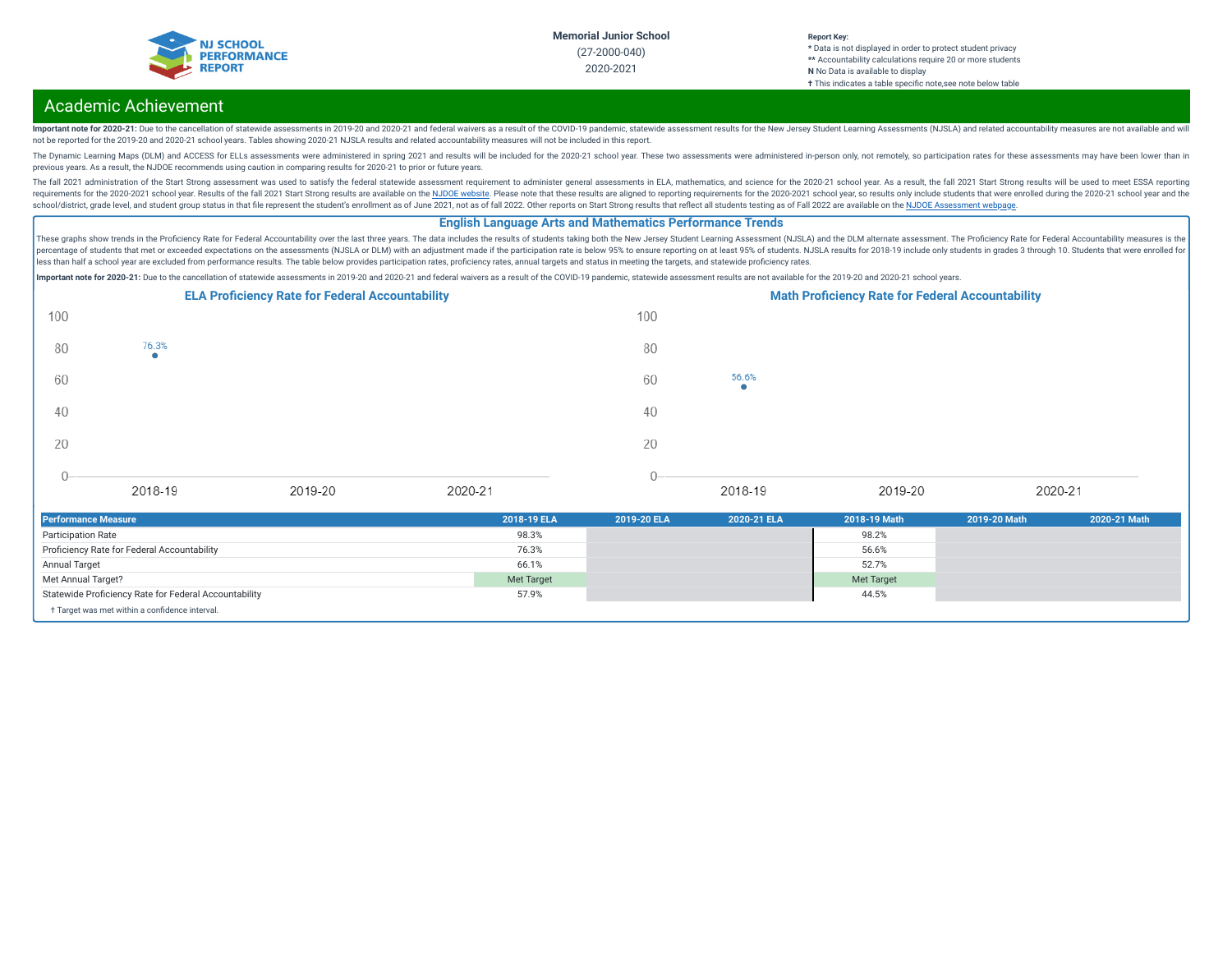

# Academic Achievement

Important note for 2020-21: Due to the cancellation of statewide assessments in 2019-20 and 2020-21 and federal waivers as a result of the COVID-19 pandemic, statewide assessment results for the New Jersey Student Learning not be reported for the 2019-20 and 2020-21 school years. Tables showing 2020-21 NJSLA results and related accountability measures will not be included in this report.

The Dynamic Learning Maps (DLM) and ACCESS for ELLs assessments were administered in spring 2021 and results will be included for the 2020-21 school year. These two assessments were administered in-person only, not remotel previous years. As a result, the NJDOE recommends using caution in comparing results for 2020-21 to prior or future years.

The fall 2021 administration of the Start Strong assessment was used to satisfy the federal statewide assessment requirement to administer general assessments in ELA, mathematics, and science for the 2020-21 school year. A requirements for the 2020-2021 school year. Results of the fall 2021 Start Strong results are available on the NJDOE [website](https://www.state.nj.us/education/title1/accountability/progress/21/). Please note that these results are aligned to reporting requirements for the 2020-2021 school ye school/district, grade level, and student group status in that file represent the student's enrollment as of June 2021, not as of fall 2022. Other reports on Start Strong results that reflect all students testing as of Fal

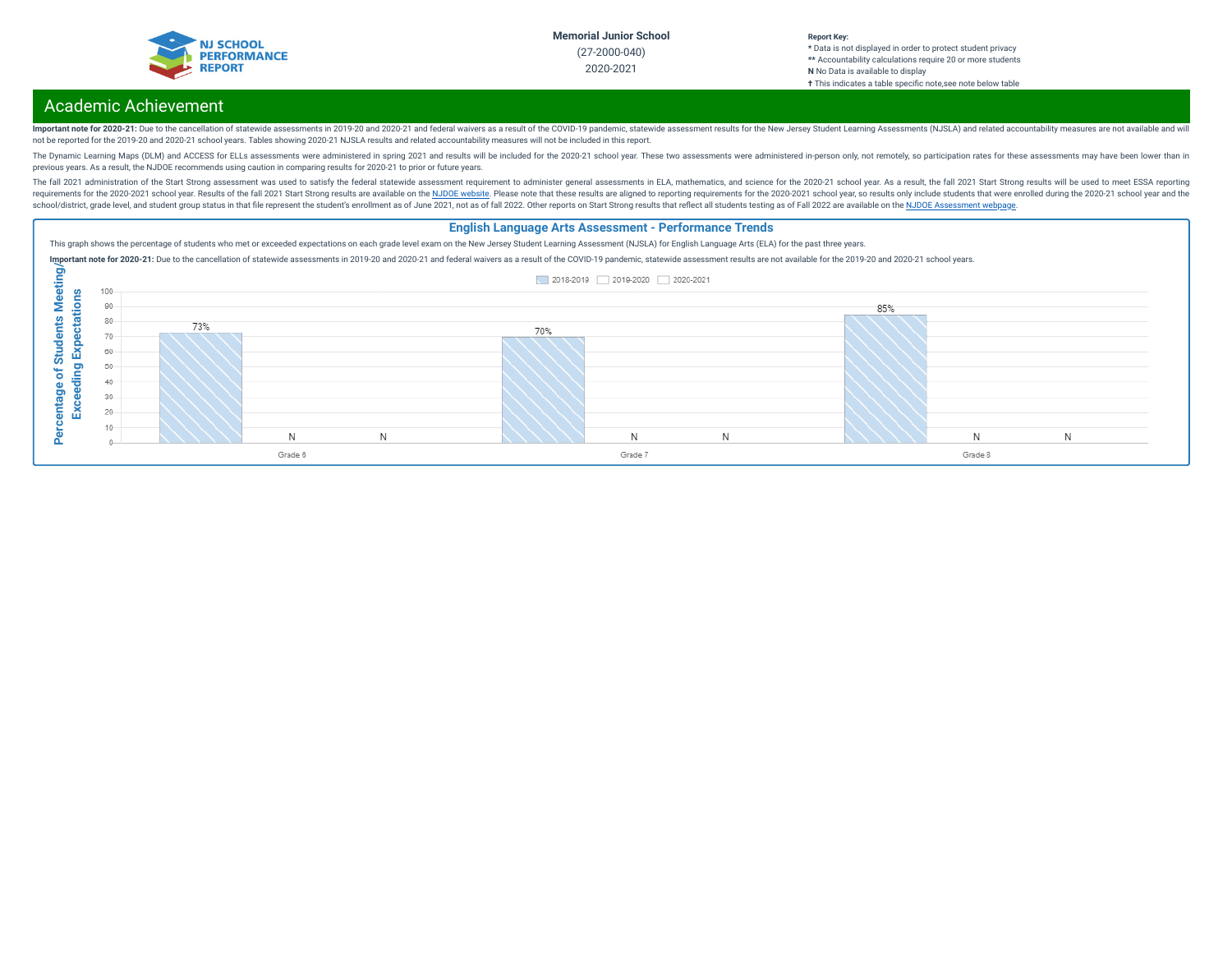

## Academic Achievement

Important note for 2020-21: Due to the cancellation of statewide assessments in 2019-20 and 2020-21 and federal waivers as a result of the COVID-19 pandemic, statewide assessment results for the New Jersey Student Learning not be reported for the 2019-20 and 2020-21 school years. Tables showing 2020-21 NJSLA results and related accountability measures will not be included in this report.

The Dynamic Learning Maps (DLM) and ACCESS for ELLs assessments were administered in spring 2021 and results will be included for the 2020-21 school year. These two assessments were administered in-person only, not remotel previous years. As a result, the NJDOE recommends using caution in comparing results for 2020-21 to prior or future years.

The fall 2021 administration of the Start Strong assessment was used to satisfy the federal statewide assessment requirement to administer general assessments in ELA, mathematics, and science for the 2020-21 school year. A requirements for the 2020-2021 school year. Results of the fall 2021 Start Strong results are available on the NJDOE [website](https://www.state.nj.us/education/title1/accountability/progress/21/). Please note that these results are aligned to reporting requirements for the 2020-2021 school ye school/district, grade level, and student group status in that file represent the student's enrollment as of June 2021, not as of fall 2022. Other reports on Start Strong results that reflect all students testing as of Fal

### **Mathematics Assessment – Performance Trends**

This graph shows the percentage of students who met or exceeded expectations on each grade level or end-of-course exam on the New Jersey Student Learning Assessment (NJSLA) for Mathematics for the past three years.

Important note for 2020-21: Due to the cancellation of statewide assessments in 2019-20 and 2020-21 and federal waivers as a result of the COVID-19 pandemic, statewide assessment results are not available for the 2019-20 a

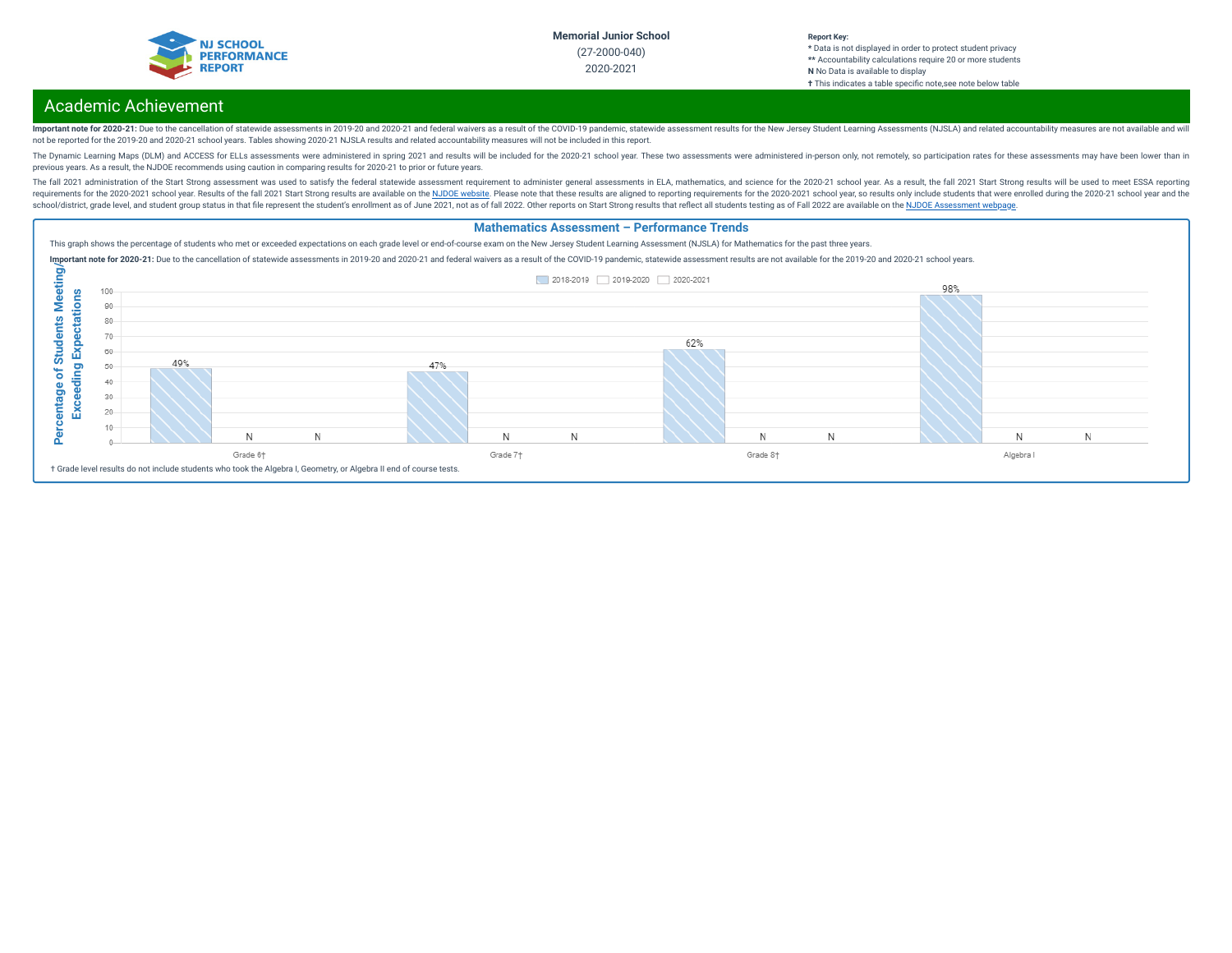

## Academic Achievement

Important note for 2020-21: Due to the cancellation of statewide assessments in 2019-20 and 2020-21 and federal waivers as a result of the COVID-19 pandemic, statewide assessment results for the New Jersey Student Learning not be reported for the 2019-20 and 2020-21 school years. Tables showing 2020-21 NJSLA results and related accountability measures will not be included in this report.

The Dynamic Learning Maps (DLM) and ACCESS for ELLs assessments were administered in spring 2021 and results will be included for the 2020-21 school year. These two assessments were administered in-person only, not remotel previous years. As a result, the NJDOE recommends using caution in comparing results for 2020-21 to prior or future years.

The fall 2021 administration of the Start Strong assessment was used to satisfy the federal statewide assessment requirement to administer general assessments in ELA, mathematics, and science for the 2020-21 school year. A requirements for the 2020-2021 school year. Results of the fall 2021 Start Strong results are available on the NJDOE [website](https://www.state.nj.us/education/title1/accountability/progress/21/). Please note that these results are aligned to reporting requirements for the 2020-2021 school ye school/district, grade level, and student group status in that file represent the student's enrollment as of June 2021, not as of fall 2022. Other reports on Start Strong results that reflect all students testing as of Fal

### **DLM Alternate Assessment - Participation**

This table shows the number of students taking the Dynamic Learning Maps (DLM) alternate assessment, which tests academic progress in English Language Arts (ELA) and Mathematics for students with the most significant intel

Important note for 2020-21: The Dynamic Learning Maps (DLM) assessment was administered in spring 2021 in-person only, not remotely, and participation rates may have been lower than in previous years. As a result, the NJDO future years.

| Grade | <b>ELA: # Students Tested</b> | <b>Math: # Students Tested</b> |
|-------|-------------------------------|--------------------------------|
|       |                               |                                |
|       |                               |                                |
|       |                               |                                |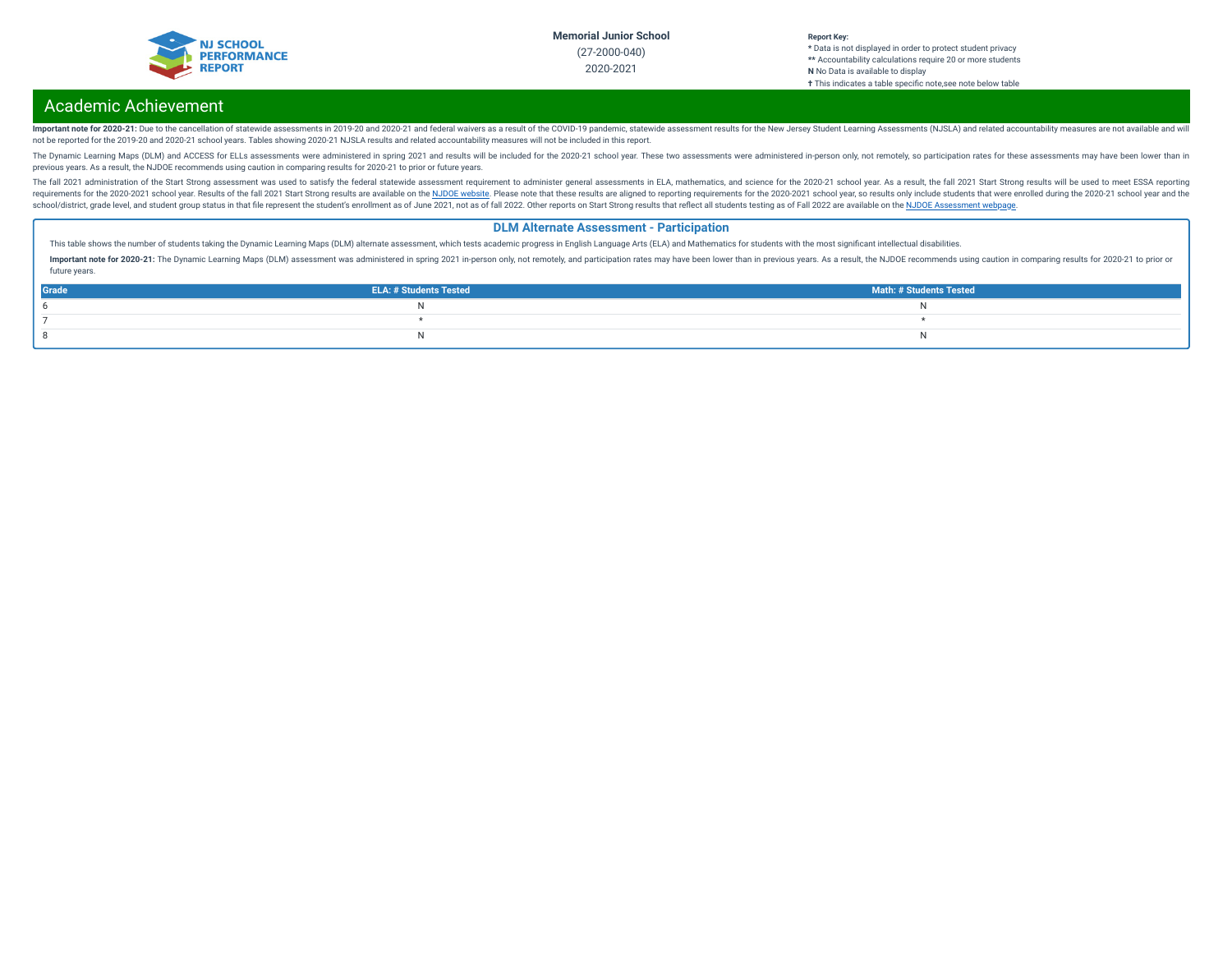

## Academic Achievement

Important note for 2020-21: Due to the cancellation of statewide assessments in 2019-20 and 2020-21 and federal waivers as a result of the COVID-19 pandemic, statewide assessment results for the New Jersey Student Learning not be reported for the 2019-20 and 2020-21 school years. Tables showing 2020-21 NJSLA results and related accountability measures will not be included in this report.

The Dynamic Learning Maps (DLM) and ACCESS for ELLs assessments were administered in spring 2021 and results will be included for the 2020-21 school year. These two assessments were administered in-person only, not remotel previous years. As a result, the NJDOE recommends using caution in comparing results for 2020-21 to prior or future years.

The fall 2021 administration of the Start Strong assessment was used to satisfy the federal statewide assessment requirement to administer general assessments in ELA, mathematics, and science for the 2020-21 school year. A requirements for the 2020-2021 school year. Results of the fall 2021 Start Strong results are available on the NJDOE [website](https://www.state.nj.us/education/title1/accountability/progress/21/). Please note that these results are aligned to reporting requirements for the 2020-2021 school ye school/district, grade level, and student group status in that file represent the student's enrollment as of June 2021, not as of fall 2022. Other reports on Start Strong results that reflect all students testing as of Fal

### **English Language Progress to Proficiency**

This table shows the percentage of English Learners who demonstrated the expected amount of growth on the ACCESS for ELLs 2.0 Assessment for English Language proficiency. A student's expected growth is based on the student increased by equal intervals each year so that the student meets the proficiency cut score of 4.5 within five years. The table shows the annual target for the percentage of students making expected growth and whether that

Important note for 2020-21: Due to the cancellation of the ACCESS for ELLs assessment in 2019-20 and federal waivers as a result of the COVID-19 pandemic, English Language Progress to Proficiency is not available for 2020-

### **English Language Proficiency Test - Participation and Performance**

This table shows, by years in district, the number of English learner students taking the ACCESS for ELLs 2.0 Assessment for English language proficiency and the percentage of students tested that received an overall score proficient status.

Important note for 2020-21: The ACCESS for ELLs assessment was administered in spring 2021 in-person only, not remotely, and participation rates may have been lower than in previous years. As a result, the NJDOE recommends

| <b>Years in District</b> | # Students Tested | % Students with Overall Score Below 4.5 | ↓ % Students with Overall Score 4.5 or Above |
|--------------------------|-------------------|-----------------------------------------|----------------------------------------------|
| $0 - 2$                  |                   |                                         |                                              |
| $3 - 4$                  |                   |                                         |                                              |
| 5 or more                |                   |                                         |                                              |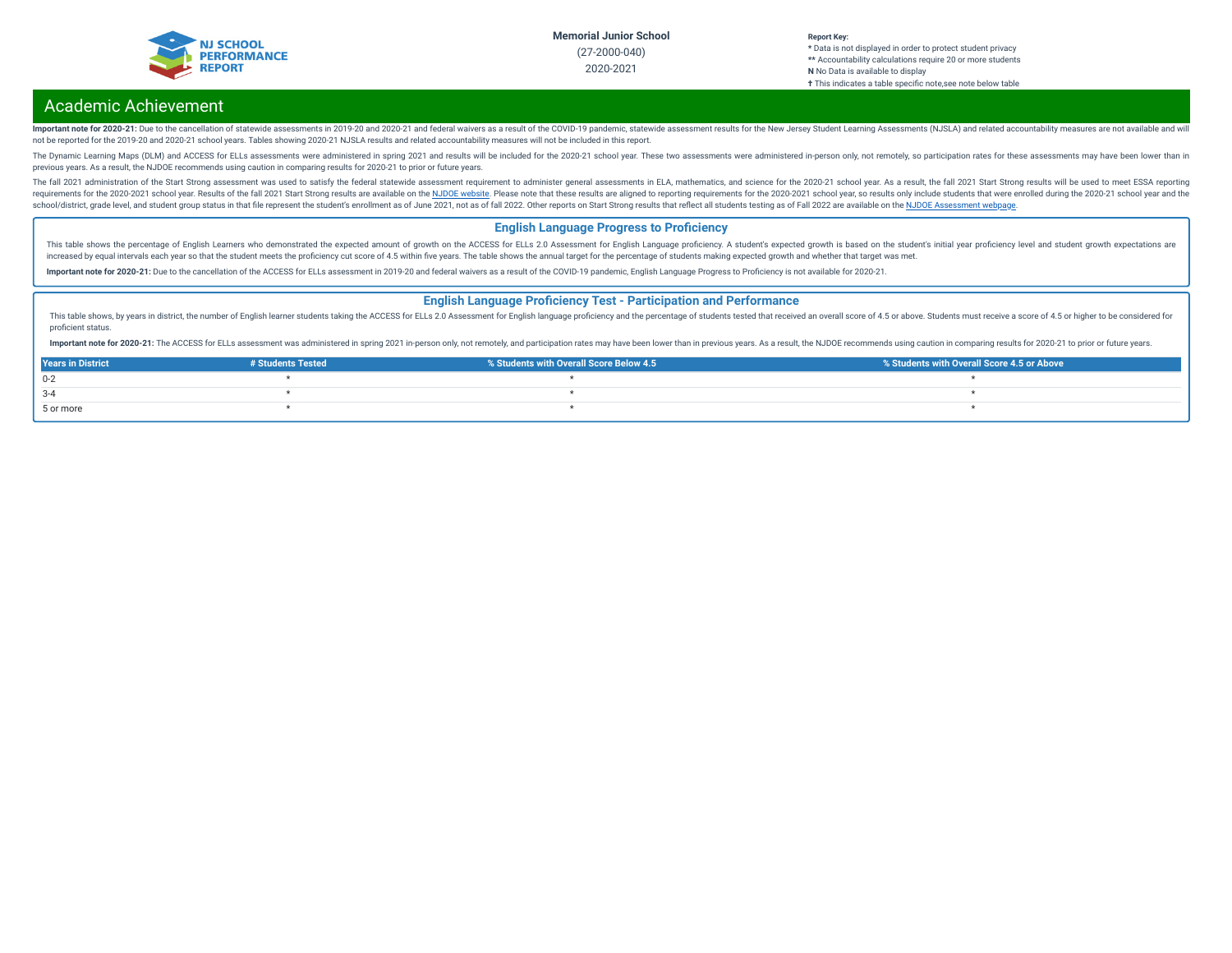

#### **Report Key: \*** Data is not displayed in order to protect student privacy **\*\*** Accountability calculations require 20 or more students **N** No Data is available to display **†** This indicates a table specific note, see note below table

# Academic Achievement

The New Jersey Student Learning Assessment for Science (NJSLA-S) measures student proficiency with the New Jersey Student Learning Standards for Science. All students in grades 5, 8, and 11 will take the NJSLA-Science asse proficiency. Visit the [NJSLA-Science](https://www.nj.gov/education/assessment/resources/science/) website for more information about NJSLA-S. These results do not include students that took the Dynamic Learning Maps (DLM) Science [assessment](https://www.nj.gov/education/schools/achievement/). Visit the assessment reports page for DLM

Important note for 2020-21: Due to the cancellation of statewide assessments in 2019-20 and 2020-21 and federal waivers as a result of the COVID-19 pandemic, statewide assessment results are not available for the 2019-20 a will not be included in this report.

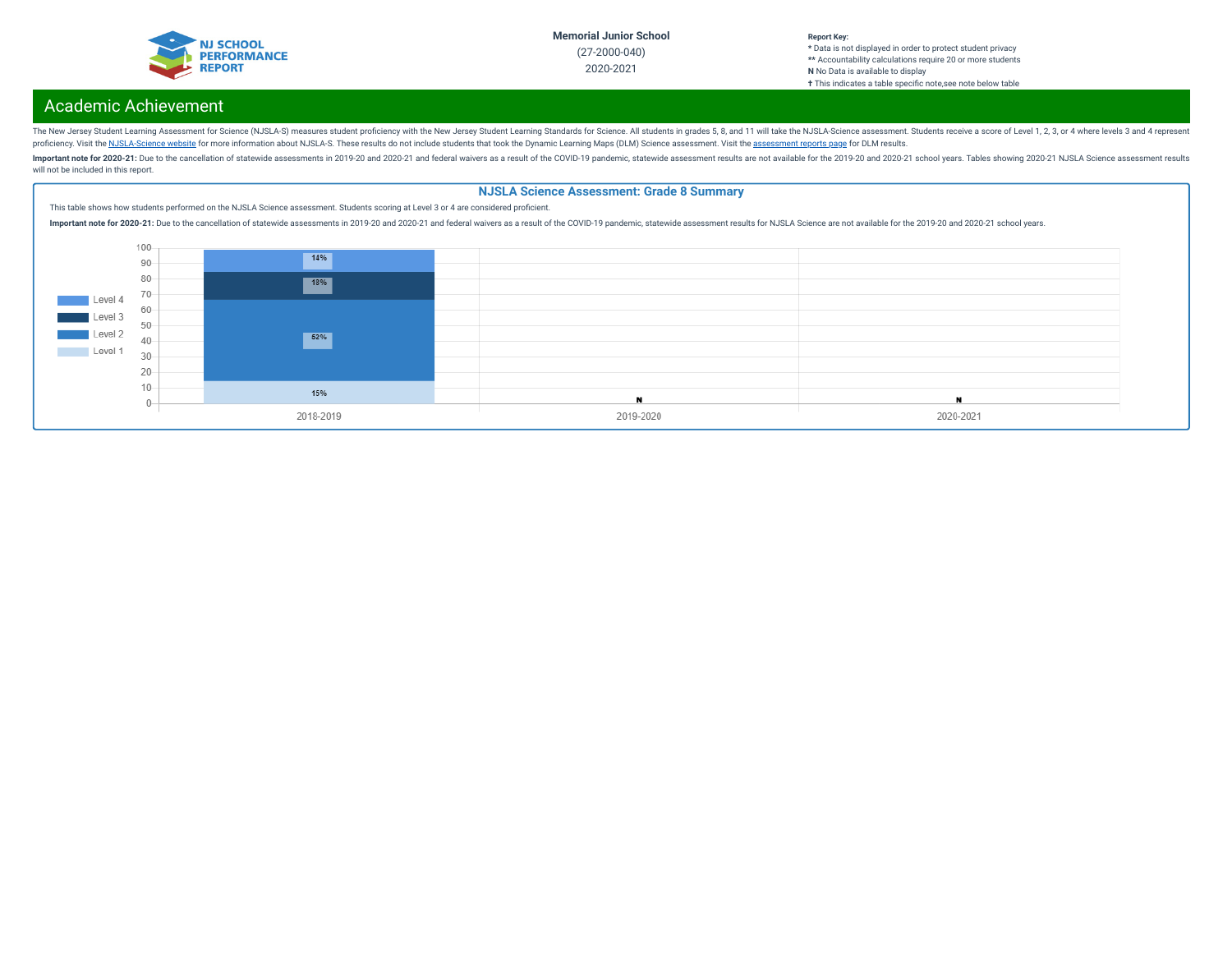

### **Report Key:**

**\*** Data is not displayed in order to protect student privacy **\*\*** Accountability calculations require 20 or more students **N** No Data is available to display **†** This indicates a table specic note,see note below table

# College and Career Readiness

### Information about New Jersey Student Learning [Standards](https://www.nj.gov/education/cccs/) can be found on the NJDOE website.

| <b>Mathematics - Course Participation</b><br>This table shows the number of students who were enrolled in Mathematics courses by grade and subject area. Students are counted more than once if they were enrolled in courses across multiple subject areas. |           |                 |                   |  |
|--------------------------------------------------------------------------------------------------------------------------------------------------------------------------------------------------------------------------------------------------------------|-----------|-----------------|-------------------|--|
| Grade                                                                                                                                                                                                                                                        | Algebra I | <b>Geometry</b> | <b>Other Math</b> |  |
|                                                                                                                                                                                                                                                              |           |                 | 55                |  |
|                                                                                                                                                                                                                                                              |           |                 | 163               |  |
|                                                                                                                                                                                                                                                              |           |                 | 16                |  |
| Total                                                                                                                                                                                                                                                        |           |                 | 434               |  |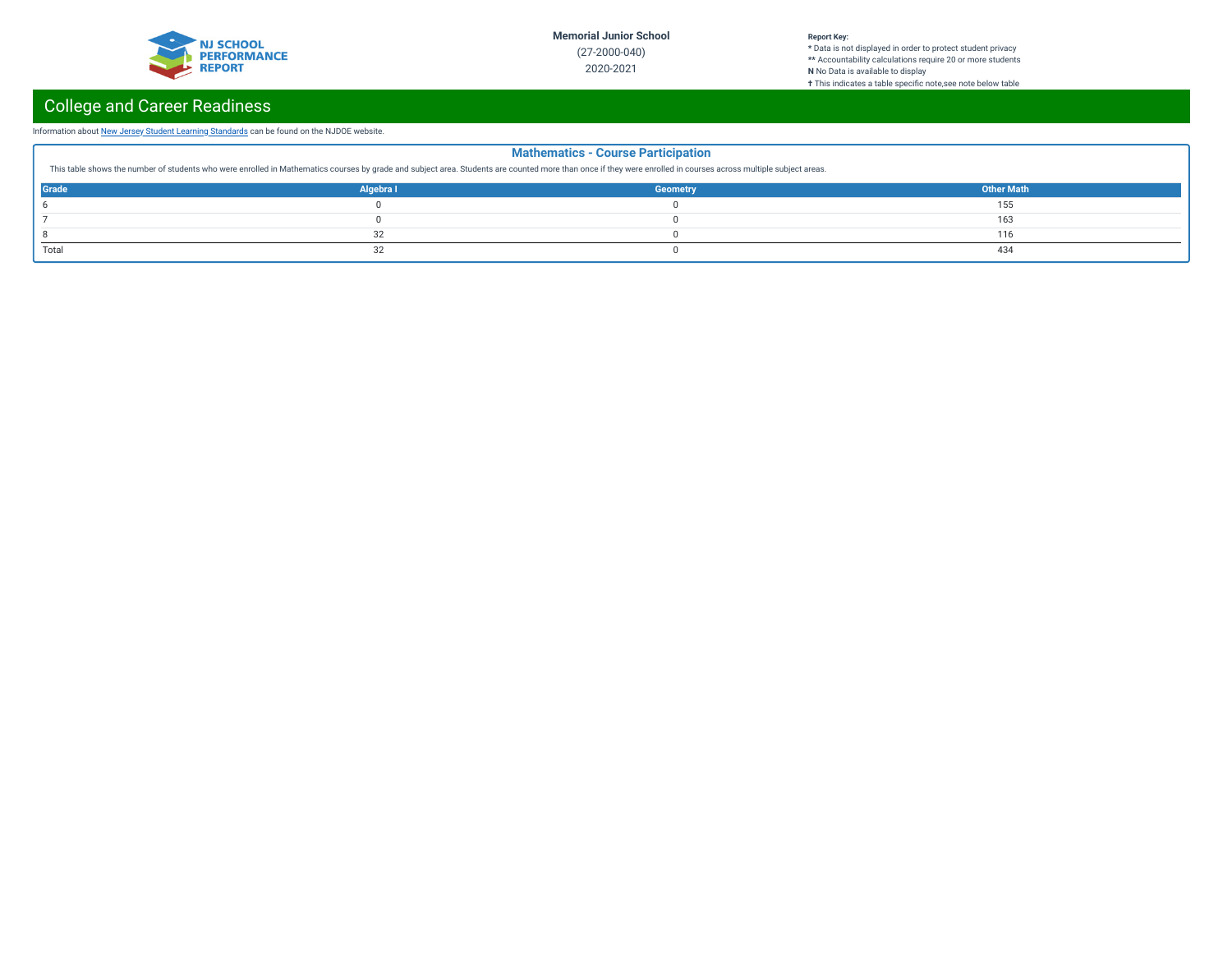

### **Report Key:**

**\*** Data is not displayed in order to protect student privacy **\*\*** Accountability calculations require 20 or more students **N** No Data is available to display **†** This indicates a table specic note,see note below table

# College and Career Readiness

### Information about New Jersey Student Learning [Standards](https://www.nj.gov/education/cccs/) can be found on the NJDOE website.

| <b>World Languages - Course Participation</b><br>This table shows the number of students who were enrolled in World Languages courses by grade and language. Students are counted more than once if they were enrolled in courses across multiple languages. |                |        |                |       |        |                |                        |  |
|--------------------------------------------------------------------------------------------------------------------------------------------------------------------------------------------------------------------------------------------------------------|----------------|--------|----------------|-------|--------|----------------|------------------------|--|
| Grade                                                                                                                                                                                                                                                        | <b>Spanish</b> | French | <b>Italian</b> | Latin | German | <b>Chinese</b> | <b>Other Languages</b> |  |
|                                                                                                                                                                                                                                                              | 118            | 36     |                |       |        |                |                        |  |
|                                                                                                                                                                                                                                                              |                | 25     |                |       |        |                |                        |  |
|                                                                                                                                                                                                                                                              |                | 26     |                |       |        |                |                        |  |
| Total                                                                                                                                                                                                                                                        |                |        |                |       |        |                |                        |  |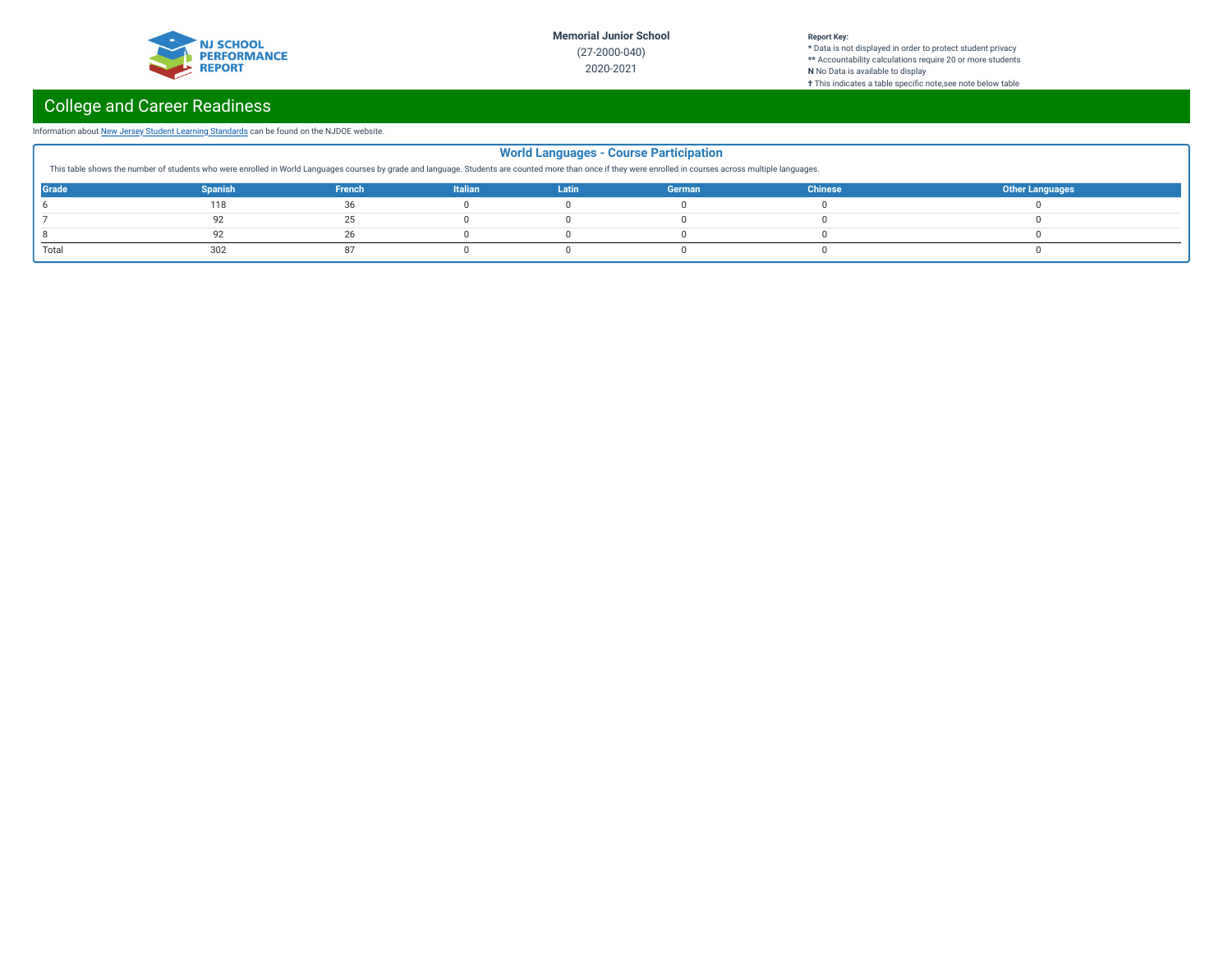

**\*** Data is not displayed in order to protect student privacy **\*\*** Accountability calculations require 20 or more students **N** No Data is available to display **†** This indicates a table specic note,see note below table

# College and Career Readiness

### Information about New Jersey Student Learning [Standards](https://www.nj.gov/education/cccs/) can be found on the NJDOE website.

|              | <b>Computer Science and Information Technology - Course Participation</b>                                                                                                                                                      |                                       |                          |                               |                   |                            |          |  |  |  |
|--------------|--------------------------------------------------------------------------------------------------------------------------------------------------------------------------------------------------------------------------------|---------------------------------------|--------------------------|-------------------------------|-------------------|----------------------------|----------|--|--|--|
|              | This table shows the number of students who were enrolled in Computer Science and Information Technology (IT) courses by grade and subject area. Students are counted more than once if they were enrolled in courses across m |                                       |                          |                               |                   |                            |          |  |  |  |
|              | enrolled in Advanced Placement (AP) or International Baccalaureate (IB) courses and Dual Enrollment courses by subject area. Subject areas where AP/IB courses are not offered are grayed out.                                 |                                       |                          |                               |                   |                            |          |  |  |  |
| <b>Grade</b> | <b>Computer Programming</b>                                                                                                                                                                                                    | <b>Principles of Computer Science</b> | <b>Computing Systems</b> | <b>Other Computer Science</b> | <b>Networking</b> | <b>Information Systems</b> | Other IT |  |  |  |
|              |                                                                                                                                                                                                                                |                                       |                          |                               |                   |                            |          |  |  |  |
|              |                                                                                                                                                                                                                                |                                       |                          |                               |                   |                            |          |  |  |  |
|              |                                                                                                                                                                                                                                |                                       |                          |                               |                   |                            |          |  |  |  |
| Total        |                                                                                                                                                                                                                                |                                       |                          |                               |                   |                            |          |  |  |  |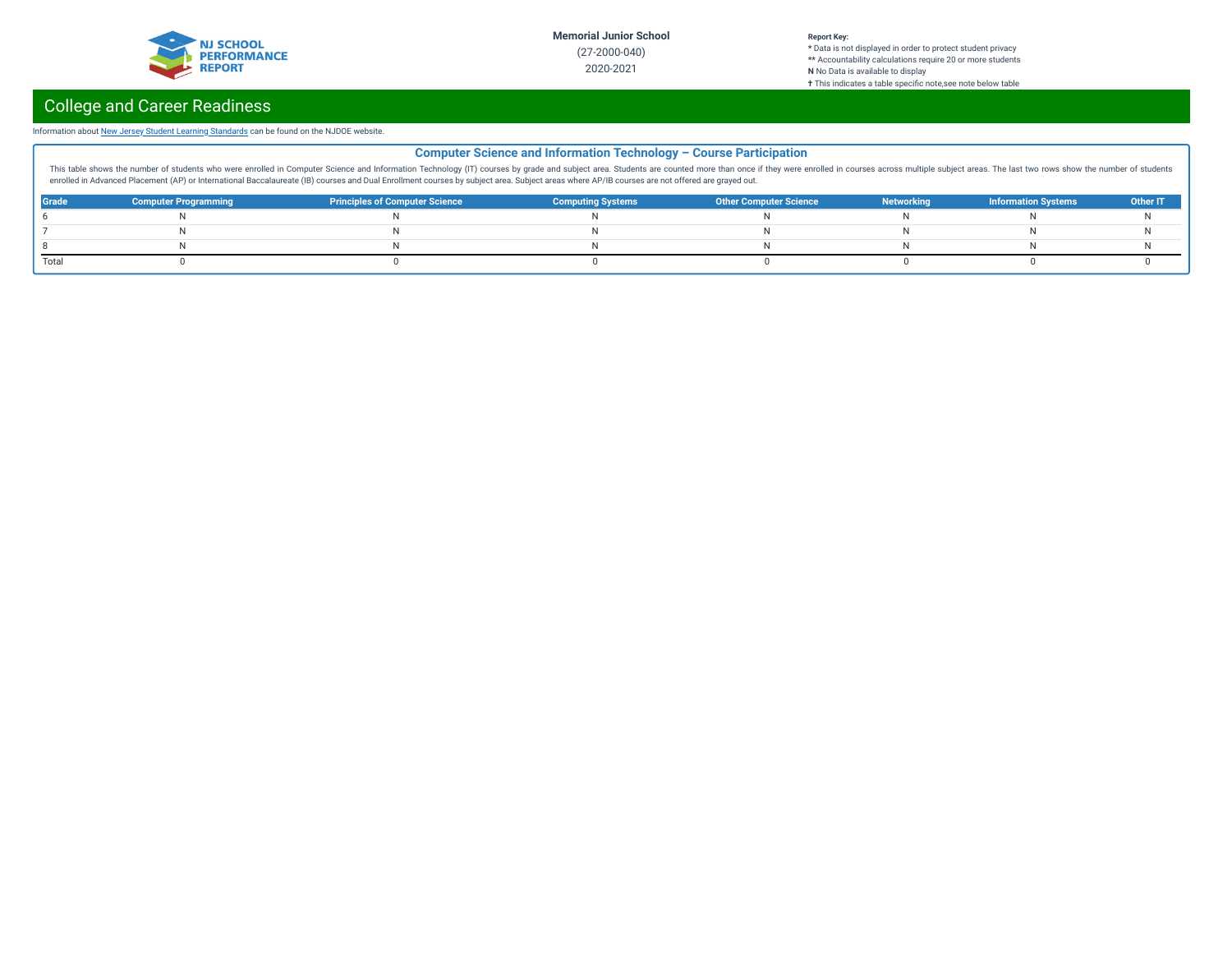

**\*** Data is not displayed in order to protect student privacy **\*\*** Accountability calculations require 20 or more students **N** No Data is available to display **†** This indicates a table specific note, see note below table

# College and Career Readiness

## **Visual and Performing Arts – Course Participation**

The first set of graphs below show the percentages of students who were enrolled in any Visual and Performing Arts classes during the school year. The second set of charts show the percentage of students enrolled in at lea

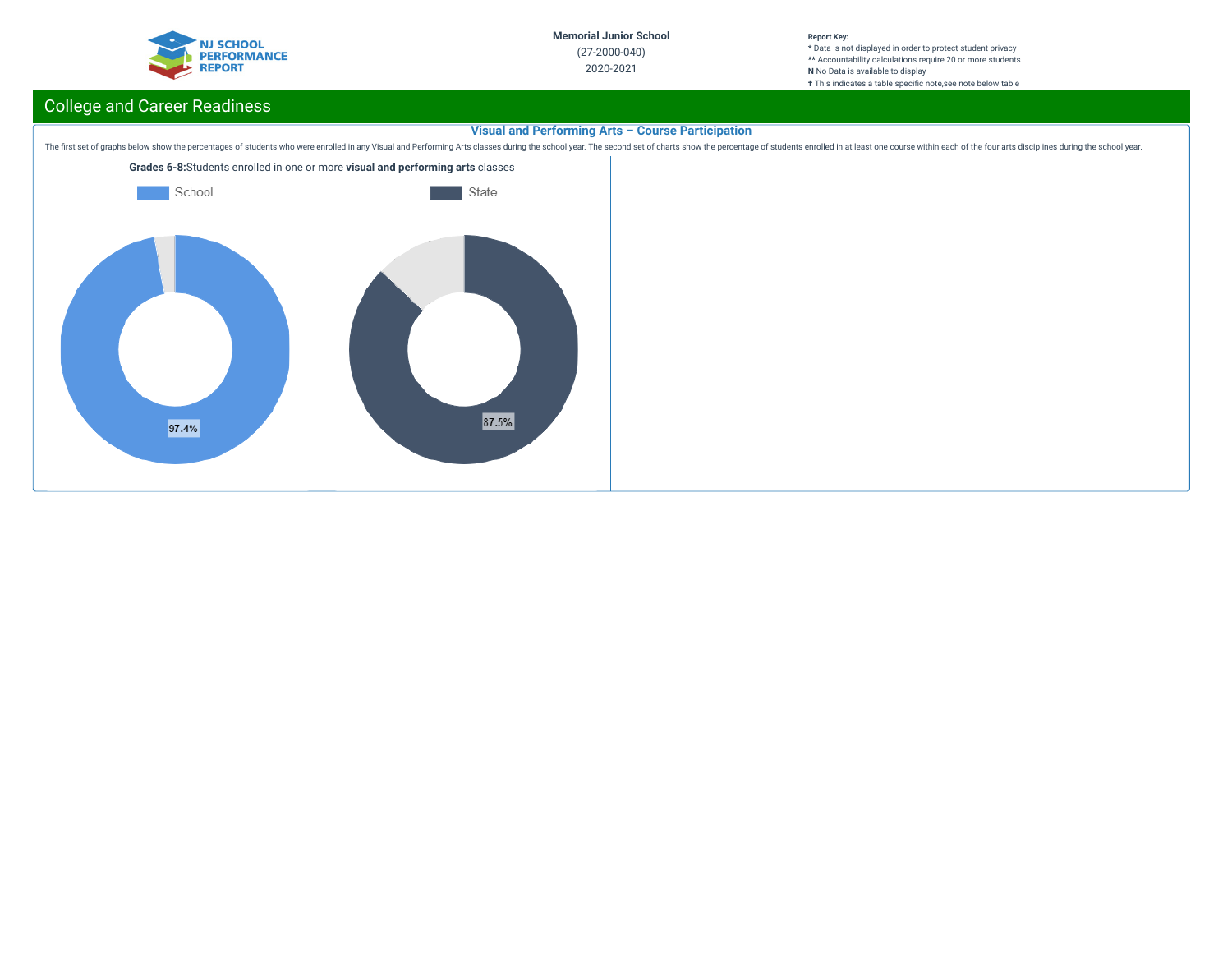

**\*** Data is not displayed in order to protect student privacy **\*\*** Accountability calculations require 20 or more students **N** No Data is available to display **†** This indicates a table specific note, see note below table

# College and Career Readiness

## **Visual and Performing Arts – Course Participation**

The first set of graphs below show the percentages of students who were enrolled in any Visual and Performing Arts classes during the school year. The second set of charts show the percentage of students enrolled in at lea

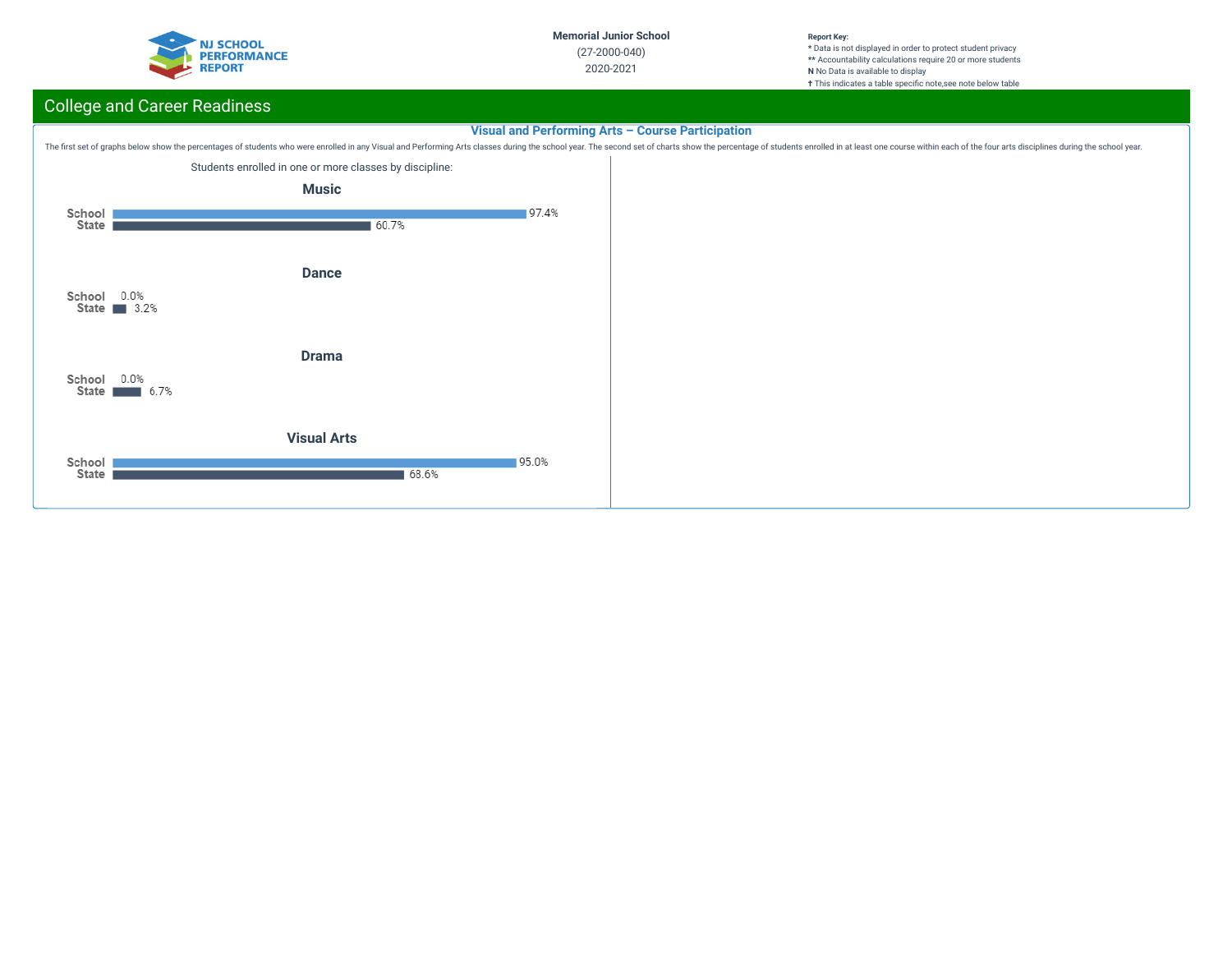

# Climate and Environment

Student absences provide important information about a school's culture and climate. Research shows that absences impact a student's ability to succeed in school. The New Jersey Department of Education used input from New and student success for the ESSA accountability plan. Chronic absenteeism is defined as being absent for 10% or more of the days enrolled during the school year. A student who is not present for any reason, whether excused statute or regulations. Students with fewer than 45 days in membership are excluded from attendance calculations.

Important note for 2020-21:The absenteeism data for the 2020-21 school year reflects both in-person and remote instruction. Districts were able to employ multiple ways to determine whether a student in a remote learning en logging in to online learning platforms, or monitoring student submission of assignments. Because the number of days students spent in in-person and remote learning environments during the school year differed, the NJDOE r districts and comparing 2020-21 data to prior or future school years.

### **Chronic Absenteeism**

This table shows the number and percentage of students in grades K-12 both overall and by student group who were chronically absent during the school year.

Important Note for 2020-21: NJDOE received federal waivers which removed the requirement to report on status in meeting annual ESSA targets for 2019-20 and 2020-21. As a result, state averages and status in meeting the sta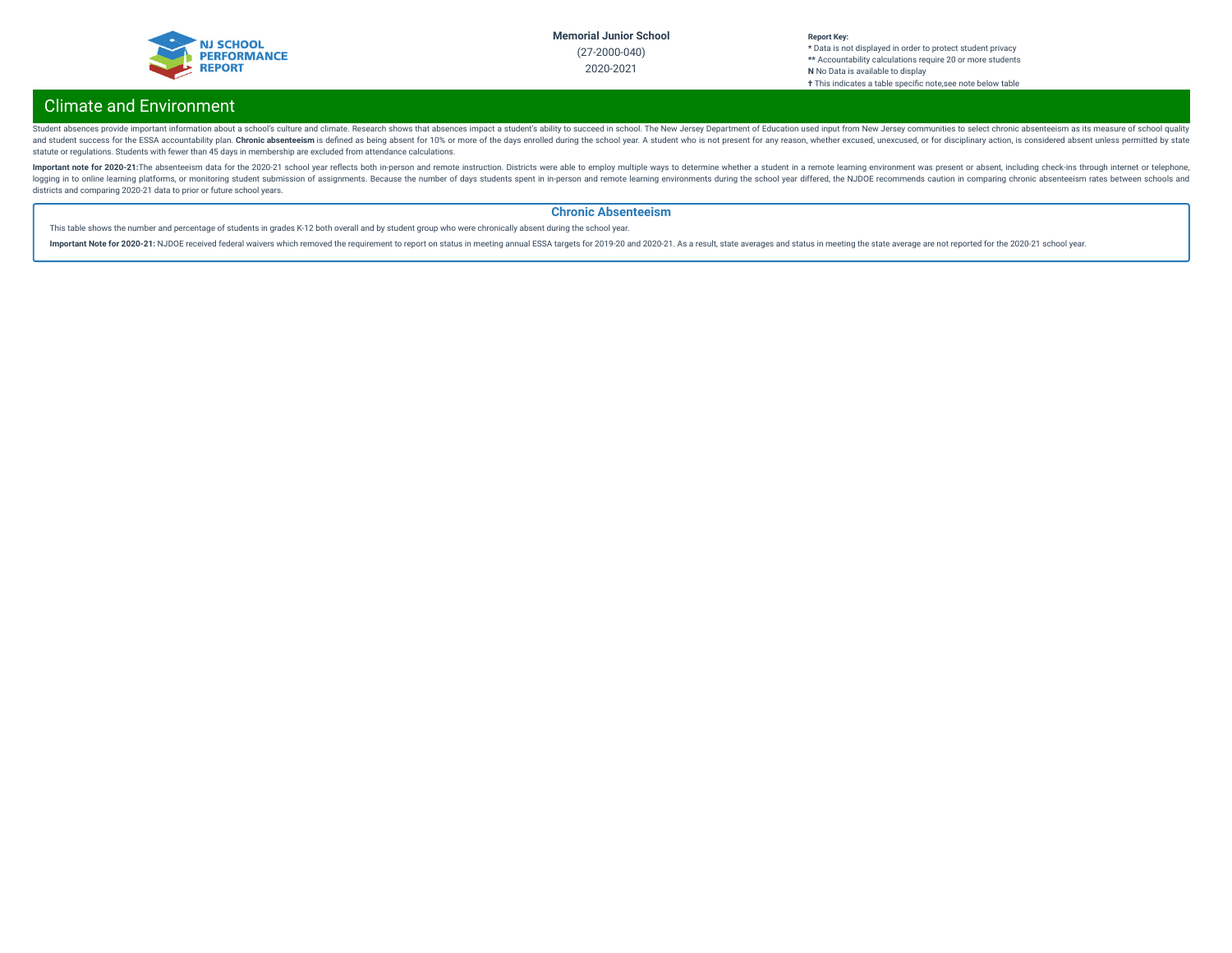

#### **Report Key: \*** Data is not displayed in order to protect student privacy **\*\*** Accountability calculations require 20 or more students **N** No Data is available to display **†** This indicates a table specic note,see note below table

# Climate and Environment

Student absences provide important information about a school's culture and climate. Research shows that absences impact a student's ability to succeed in school. The New Jersey Department of Education used input from New and student success for the ESSA accountability plan. Chronic absenteeism is defined as being absent for 10% or more of the days enrolled during the school year. A student who is not present for any reason, whether excused statute or regulations. Students with fewer than 45 days in membership are excluded from attendance calculations.

Important note for 2020-21:The absenteeism data for the 2020-21 school year reflects both in-person and remote instruction. Districts were able to employ multiple ways to determine whether a student in a remote learning en logging in to online learning platforms, or monitoring student submission of assignments. Because the number of days students spent in in-person and remote learning environments during the school year differed, the NJDOE r districts and comparing 2020-21 data to prior or future school years.

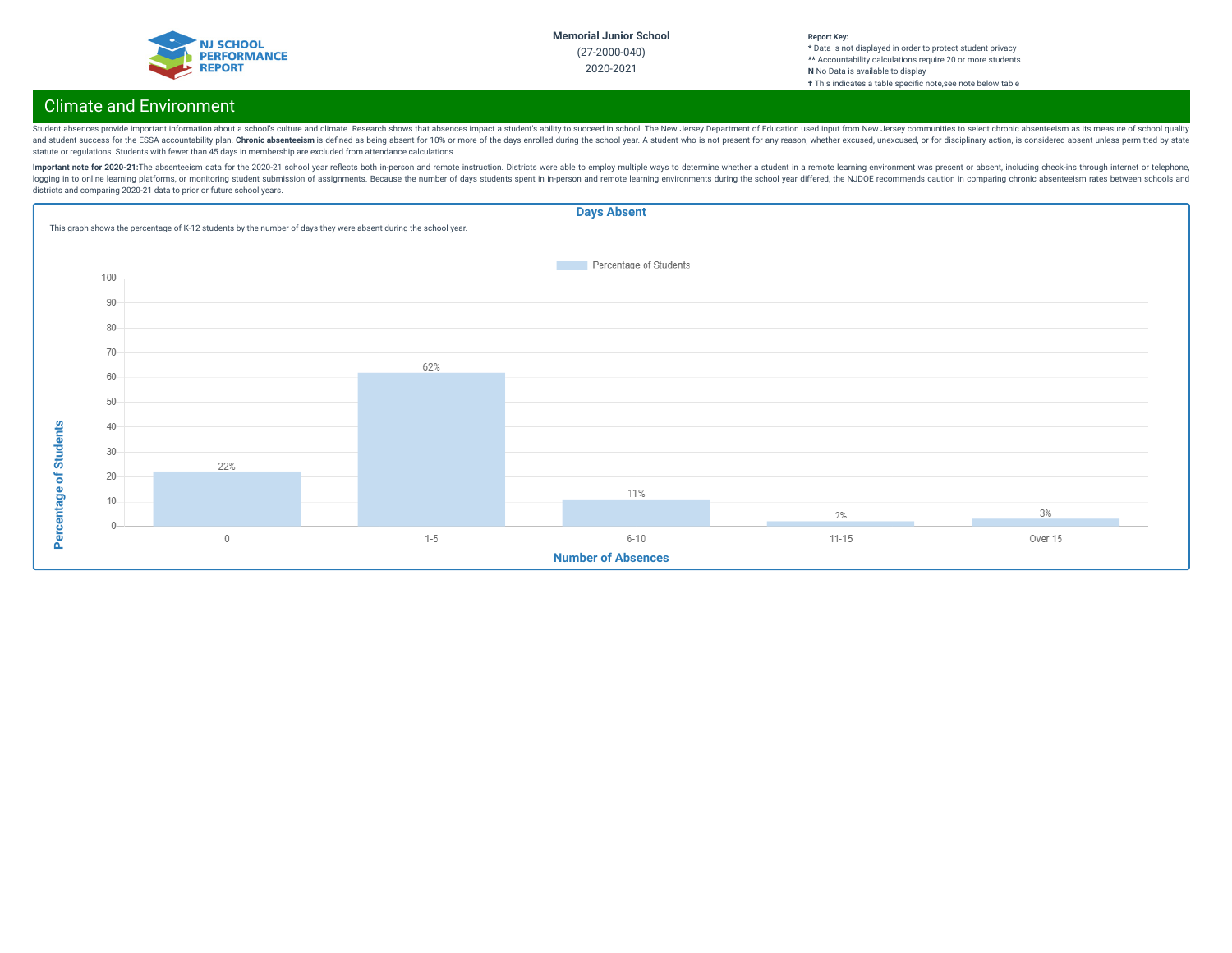

#### **Report Key: \*** Data is not displayed in order to protect student privacy **\*\*** Accountability calculations require 20 or more students **N** No Data is available to display **†** This indicates a table specic note,see note below table

# Climate and Environment

Student absences provide important information about a school's culture and climate. Research shows that absences impact a student's ability to succeed in school. The New Jersey Department of Education used input from New and student success for the ESSA accountability plan. Chronic absenteeism is defined as being absent for 10% or more of the days enrolled during the school year. A student who is not present for any reason, whether excused statute or regulations. Students with fewer than 45 days in membership are excluded from attendance calculations.

Important note for 2020-21:The absenteeism data for the 2020-21 school year reflects both in-person and remote instruction. Districts were able to employ multiple ways to determine whether a student in a remote learning en logging in to online learning platforms, or monitoring student submission of assignments. Because the number of days students spent in in-person and remote learning environments during the school year differed, the NJDOE r districts and comparing 2020-21 data to prior or future school years.

### **Chronic Absenteeism by Grade**

This graph shows the percentage of students by grade level who were chronically absent during the school year.

Important note for 2020-21: Because the number of days that students spent in in-person and remote learning environments during the school year differed, state level comparisons are not included in the graph for 2020-21.

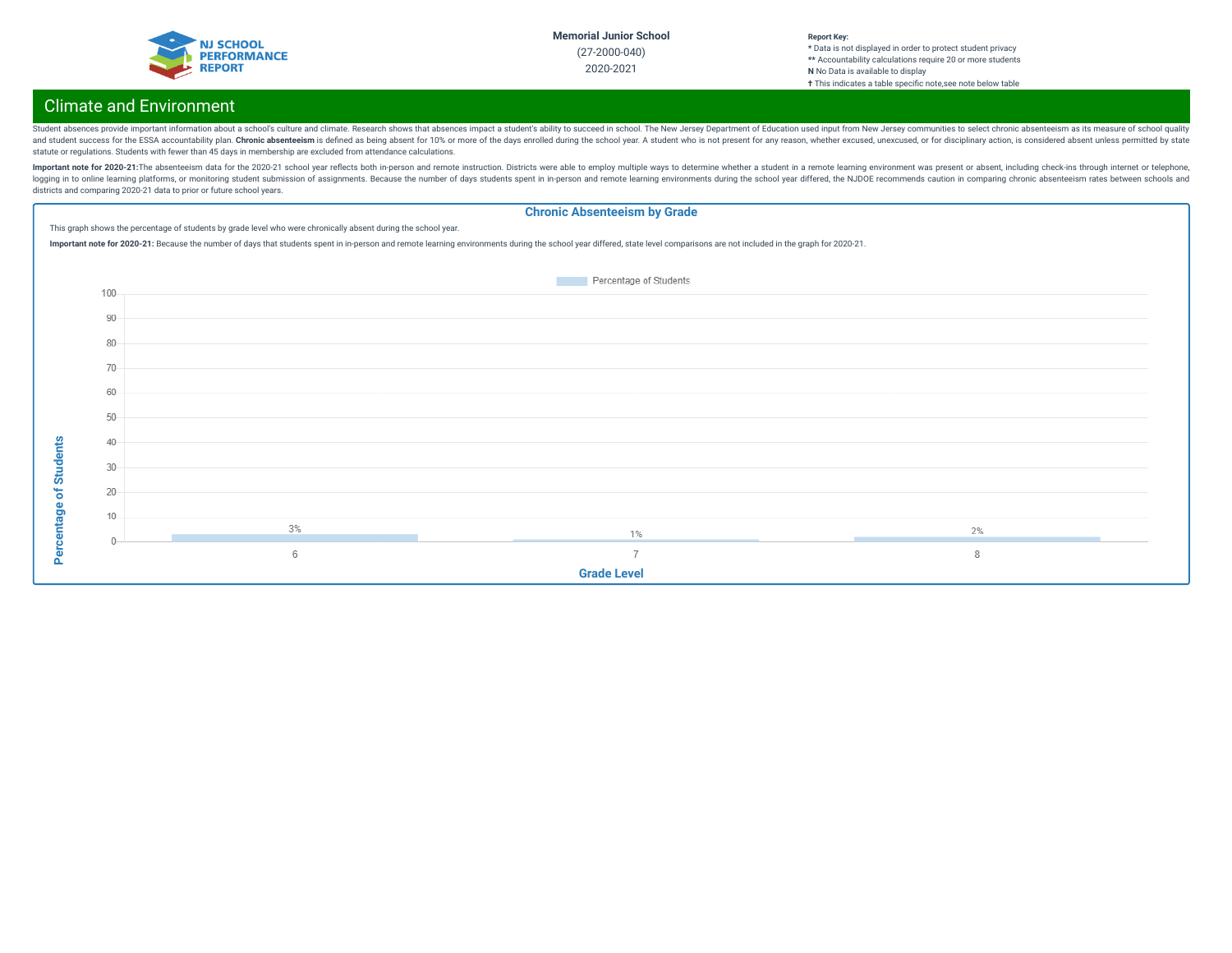

#### **Report Key: \*** Data is not displayed in order to protect student privacy **\*\*** Accountability calculations require 20 or more students **N** No Data is available to display **†** This indicates a table specic note,see note below table

# Climate and Environment

The New Jersey Department of Education migrated to a new reporting system, the Student Safety Data System (SSDS), starting in 2017-18, which includes improved definitions, new reporting fields, and updated guidance for rep inaccurate conclusions in many reporting categories. In addition to the 2018-19 data below, NJDOE is required, under ESSA, to report on the most recent, publicly-available Civil Rights Data Collection (CRDC) data, which ca 2017-2018, the CRDC and the State collection system, EVVRS, did not collect the same data elements. In an effort to better align the State system with the CRDC, the new Student Safety Data System (SSDS) collects all the re the SSDS which will allow LEAs to use the same data for both submissions.

Important note for 2020-21: Due to the COVID-19 pandemic, discipline data for the 2020-21 school year may not be comparable to prior or future school years and NJDOE recomments caution in making comparisons.

### **Violence, Vandalism, HIB, and Substance Offenses**

This table shows the number of incidents reported by type. A single incident may be counted under multiple incident types. The total unique incidents row provides an unduplicated count of incidents. The last row shows the rate of incidents for every 100 students enrolled.

| <b>Incident Type</b>                     | <b>Number of Incidents</b> |
|------------------------------------------|----------------------------|
| Violence                                 |                            |
| Weapons                                  |                            |
| Vandalism                                |                            |
| Substances                               |                            |
| Harassment, Intimidation, Bullying (HIB) |                            |
| <b>Total Unique Incidents</b>            |                            |
| Incidents Per 100 Students Enrolled      | 0.00                       |

### **Police Notifications**

This table shows, by incident type, the number of cases where an incident led to police notification.

| <b>Incident Type</b>                     | <b>Incidents Reported to Police</b> |
|------------------------------------------|-------------------------------------|
| Violence                                 | 0                                   |
| Weapons                                  | $\Omega$                            |
| Vandalism                                | 0                                   |
| Substances                               | 0                                   |
| Harassment, Intimidation, Bullying (HIB) | $\Omega$                            |
| Other Incidents Leading to Removal       | 0                                   |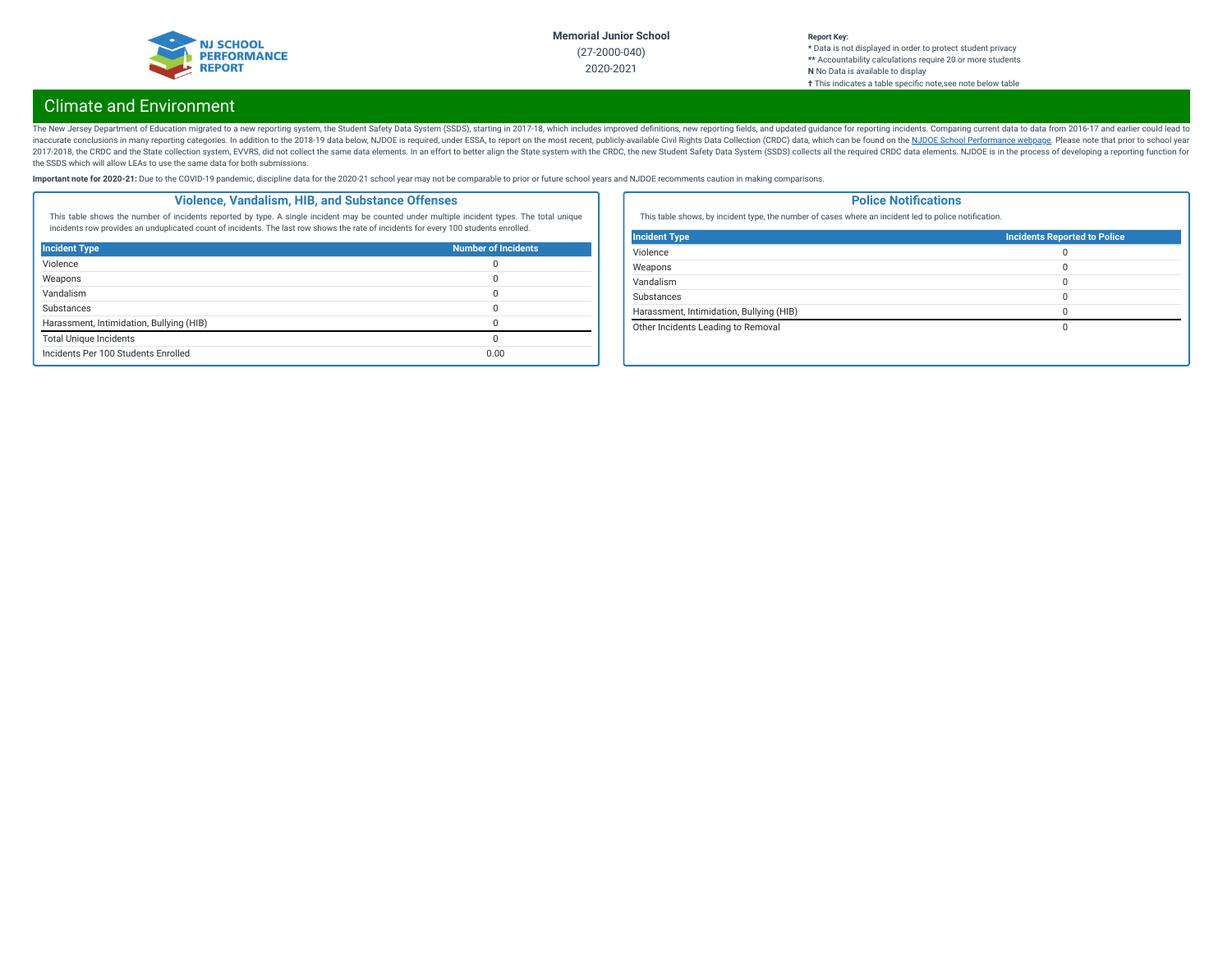

#### **Report Key:**

**\*** Data is not displayed in order to protect student privacy **\*\*** Accountability calculations require 20 or more students **N** No Data is available to display **†** This indicates a table specic note,see note below table

# Climate and Environment

The New Jersey Department of Education migrated to a new reporting system, the Student Safety Data System (SSDS), starting in 2017-18, which includes improved definitions, new reporting fields, and updated guidance for rep inaccurate conclusions in many reporting categories. In addition to the 2018-19 data below, NJDOE is required, under ESSA, to report on the most recent, publicly-available Civil Rights Data Collection (CRDC) data, which ca 2017-2018, the CRDC and the State collection system, EVVRS, did not collect the same data elements. In an effort to better align the State system with the CRDC, the new Student Safety Data System (SSDS) collects all the re the SSDS which will allow LEAs to use the same data for both submissions.

Important note for 2020-21: Due to the COVID-19 pandemic, discipline data for the 2020-21 school year may not be comparable to prior or future school years and NJDOE recomments caution in making comparisons.

### **Harassment, Intimidation, and Bullying (HIB) Investigations**

This table shows, by the nature of the incident, the number of alleged and confirmed Harassment, Intimidation, and Bulling (HIB) investigations. The nature of an incident is based on the protected categories listed below, and the nature of a single HIB investigation may include multiple categories. All confirmed incidents must have an identified nature.

| <b>HIB Nature (Protected Category)</b> | <b>HIB Alleged</b> | <b>HIB Confirmed</b> | <b>Total HIB Investigations</b> |
|----------------------------------------|--------------------|----------------------|---------------------------------|
| Race                                   |                    |                      |                                 |
| Religion                               |                    |                      |                                 |
| Ancestry                               |                    |                      |                                 |
| Gender                                 |                    |                      |                                 |
| Sexual Orientation                     |                    |                      |                                 |
| Disability                             |                    |                      |                                 |
| Other                                  |                    |                      |                                 |
| No Identified Nature                   |                    |                      |                                 |

The first table shows, by removal type, the number and percentage of students who received disciplinary removals during the school year. Removal types include students receiving one or more in-school suspensions, one or more out-of-school suspensions, one or more suspension of any type, removal to another school or other educational program, expulsion with no further educational services, or arrest. The second table shows the total number of days missed due to out-of-school suspension for all students during the school year.

**Student Disciplinary Removals**

| <b>Removal Type</b>                |         | <b>Number of Students Percent of Students</b> |
|------------------------------------|---------|-----------------------------------------------|
| In-School Suspensions              | $\star$ | ÷                                             |
| Out-of-School Suspensions          |         | 0.0%                                          |
| Any Suspension                     | $\star$ | $\star$                                       |
| Removal to other education program |         | 0.0%                                          |
| Expulsion                          |         | 0.0%                                          |
| Arrest                             |         | 0.0%                                          |

## **School Days Missed due to Out-of-School Suspensions**

 $\Omega$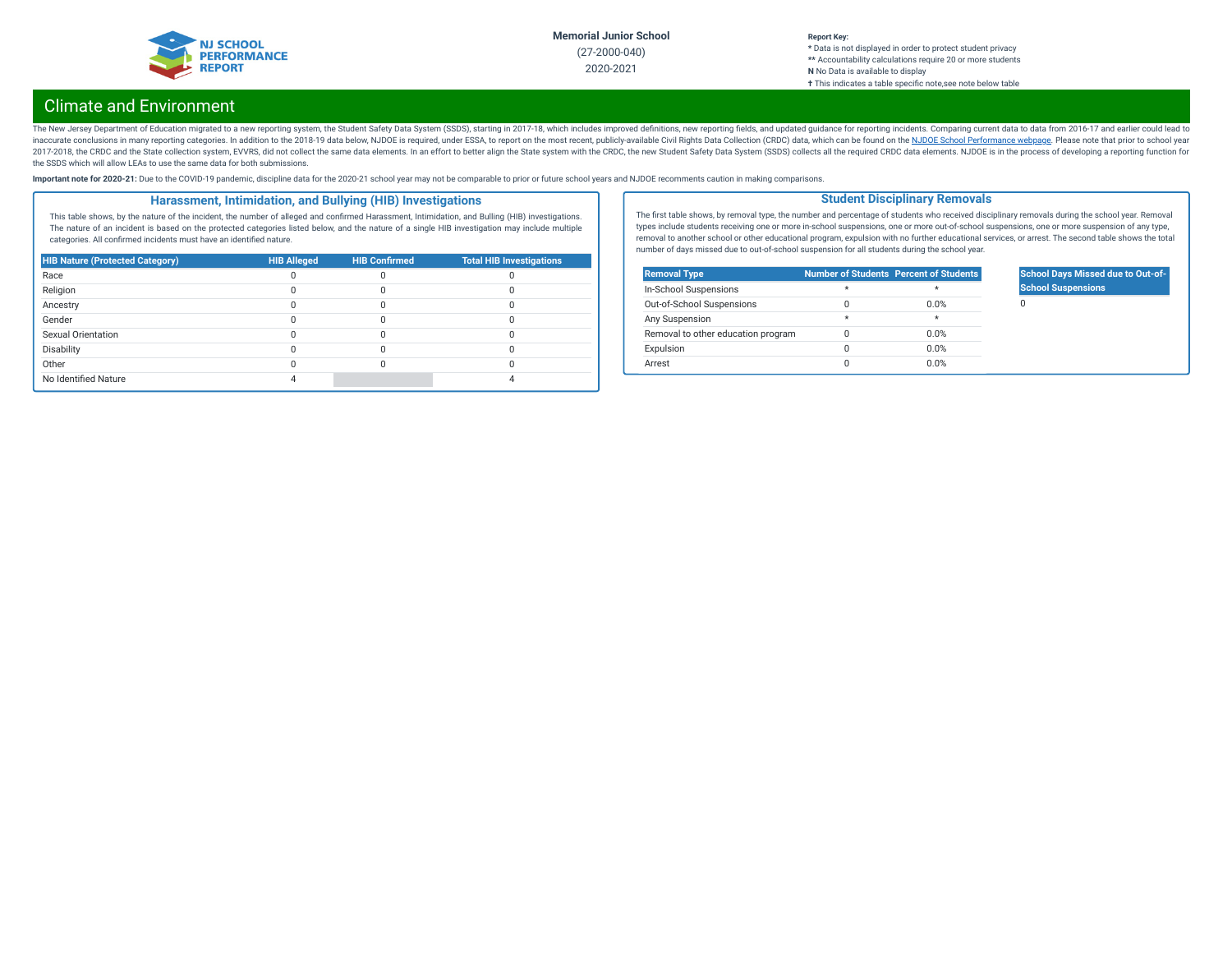

### **Report Key:**

**\*** Data is not displayed in order to protect student privacy **\*\*** Accountability calculations require 20 or more students **N** No Data is available to display **†** This indicates a table specic note,see note below table

# Climate and Environment

### **School Day**

This table shows the start and end times and length of school day for a typical student at this school. Instructional time is the amount of time that a typical student was engaged in instructional activities under the supervision of a certified teacher. Full time students attend this school for more than half of the school day and shared-time students attend the school for half of the school day or less.

Important note for 2020-21: The start and end times in this table may reflect standard hours for in-person instruction. These hours may have been adjusted due to remote or hybrid instruction schedules.

| <b>Category</b>                  | School          |
|----------------------------------|-----------------|
| <b>Typical Start Time</b>        | $8:00$ AM       |
| <b>Typical End Time</b>          | $2:40$ PM       |
| Length of School Day             | 6 Hrs. 40 Mins. |
| Full Time - Instructional Time   | 5 Hrs. 50 Mins. |
| Shared Time - Instructional Time | N               |

### **Device Ratios**

This table shows the student to device ratio, which is the number of students in grades PK-12 per device, including devices designated for instruction, testing, and remote learning. Devices are computers such as tablets, iPads, laptops and Chromebooks. The count includes only devices that meet nationally recommended specifications for online testing and digital learning in grades PreK through 12. This information comes from the elective NJTRAx survey and reflects data submitted as of October 2021, therefore data may not be available for all schools. Additionally, schools that have adopted a Bring Your Own Device policy may appear to have a very low student to device ratio due to this policy decision.

**School Year Student to Device Ratio** 2020-2021 1:1

### **Student Access to Technology and Internet**

In response to the COVID-19 pandemic, the NJDOE began collecting information on student device types, device owners, and internet [connectivity](https://www.nj.gov/education/schoolperformance/climate/docs/2020-2021%20Opportunity%20to%20Learn%20Data.xlsx) during the 2020-2021 school year. Additional reports about student access to te be found on the NJDOE website.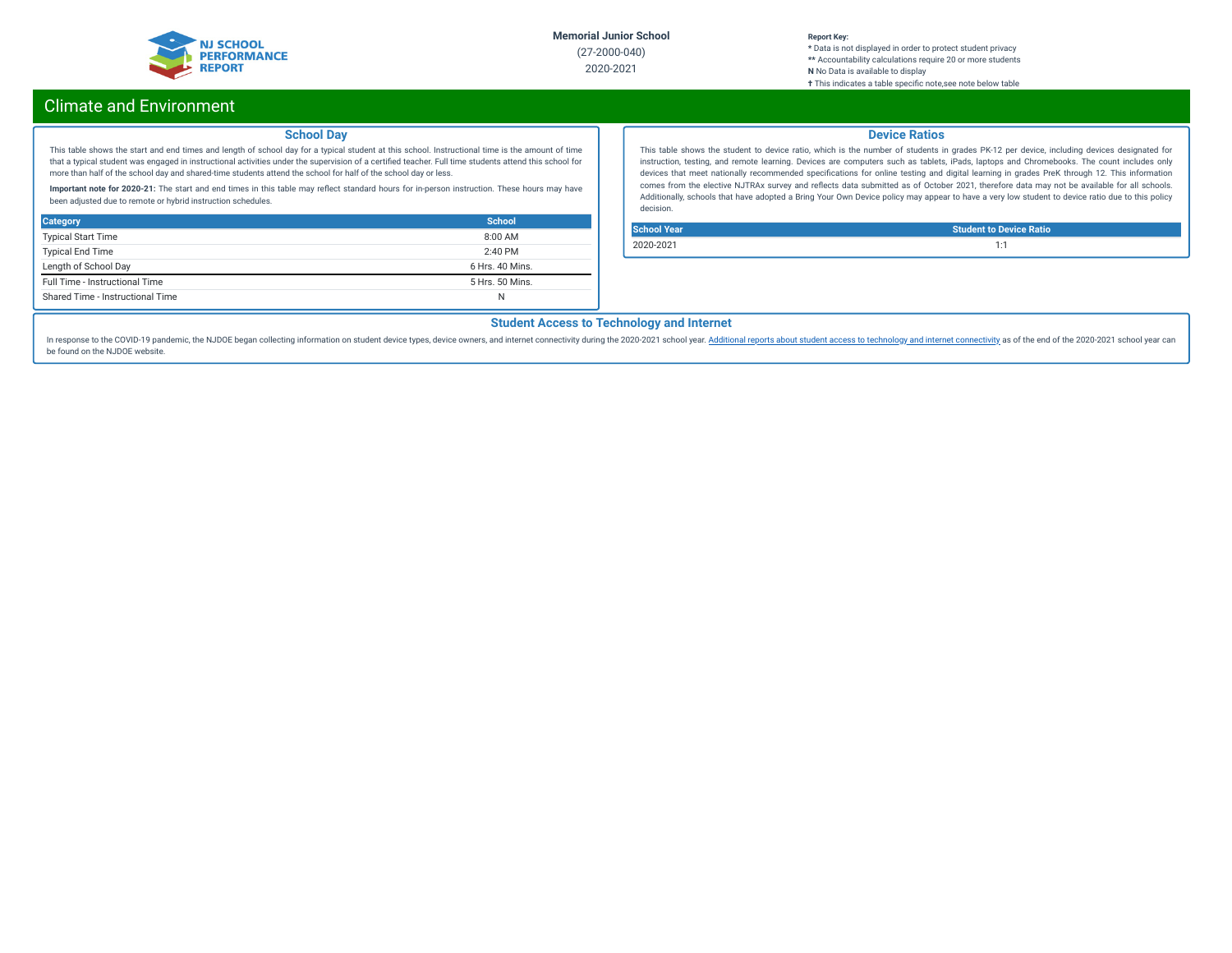

#### **Report Key: \*** Data is not displayed in order to protect student privacy **\*\*** Accountability calculations require 20 or more students **N** No Data is available to display **†** This indicates a table specic note,see note below table

# **Staff**

#### Staff data reflects teachers and administrators reported by districts at the beginning of the school year.

### **Key terms for staff data:**

**Teachers:** All classroom teachers

Administrators: Principals, assistant principals, supervisors, coordinators, directors, and other central-office administrators, as well as superintendents and other district-level administrators

Experience: Experience is based on information submitted by districts on all their staff members. For purposes of this report, the ESSA Educator Equity and federal reporting requirements, NJDOE has defined teachers as "ine tables below report on "experienced" teachers and administrators for federal reporting purposes.

Out-of-Field: A teacher is labeled "out-of-field" if they are potentially teaching outside their area of certification. This could occur if the teacher cannot be found in the NJDOE's certification system, if their job code

### **Teachers – Experience**

This table shows information about the experience of teachers assigned to this school and across the state. No teachers in New Jersey are teaching under emergency or provisional credentials as defined the United States Department of Education. The number of out-offield teachers is the number of teachers who are potentially teaching outside of their area of certification.

| <b>Category</b>                                                           | <b>Teachers in</b><br><b>School</b> | <b>Teachers in</b><br><b>State</b> |
|---------------------------------------------------------------------------|-------------------------------------|------------------------------------|
| <b>Total Number of teachers</b>                                           | 47                                  | 118.311                            |
| Average years experience in public schools                                | 13.7                                | 12.5                               |
| Average years experience in district                                      | 112                                 | 11.2                               |
| Percentage of Teachers with 4 or more years<br>experience in the district | 85.1%                               | 76.5%                              |
| Number of out-of-field teachers                                           | 0                                   | 2.724                              |

### **Administrators – Experience (District Level)**

This table shows information about the experience of administrators assigned to this district and across the state.

| Category                                                                        | Admin. in<br><b>District</b> | Admin. in<br><b>State</b> |
|---------------------------------------------------------------------------------|------------------------------|---------------------------|
| <b>Total Number of administrators</b>                                           | q                            | 9.580                     |
| Average years experience in public schools                                      | 16.4                         | 16.6                      |
| Average years experience in district                                            | 13.7                         | 127                       |
| Percentage of Administrators with 4 or more years<br>experience in the district | 88.9%                        | 79.3%                     |

### **Staff Counts**

This table shows the number of staff members assigned to the school, district, and state across several staff categories. The staff counts in this table reflect data submitted by districts to NJ SMART and reflect any teachers assigned and are not based on full-time equivalent (FTE). Additionally, some staff members may be assigned to the district only, but work in multiple schools in the district. In these cases, the table may show 0 staff members assigned to the school, even though there are district staff members working in the school.

| <b>Staff Category</b>                  | <b>School: Total Staff</b><br><b>Members</b> | <b>District: Total Staff</b><br><b>Members</b> | <b>State: Total Staff</b><br><b>Members</b> |
|----------------------------------------|----------------------------------------------|------------------------------------------------|---------------------------------------------|
| Teachers                               | 47                                           | 136                                            | 118,311                                     |
| Administrators                         | 5                                            | 9                                              | 9.580                                       |
| Librarians/Media<br><b>Specialists</b> |                                              | 4                                              | 1.215                                       |
| <b>Nurses</b>                          | 1                                            | $\overline{4}$                                 | 2.670                                       |
| School Counselors                      | 3                                            | 6                                              | 4.039                                       |
| Child Study Team<br><b>Members</b>     |                                              | 6                                              | 5.893                                       |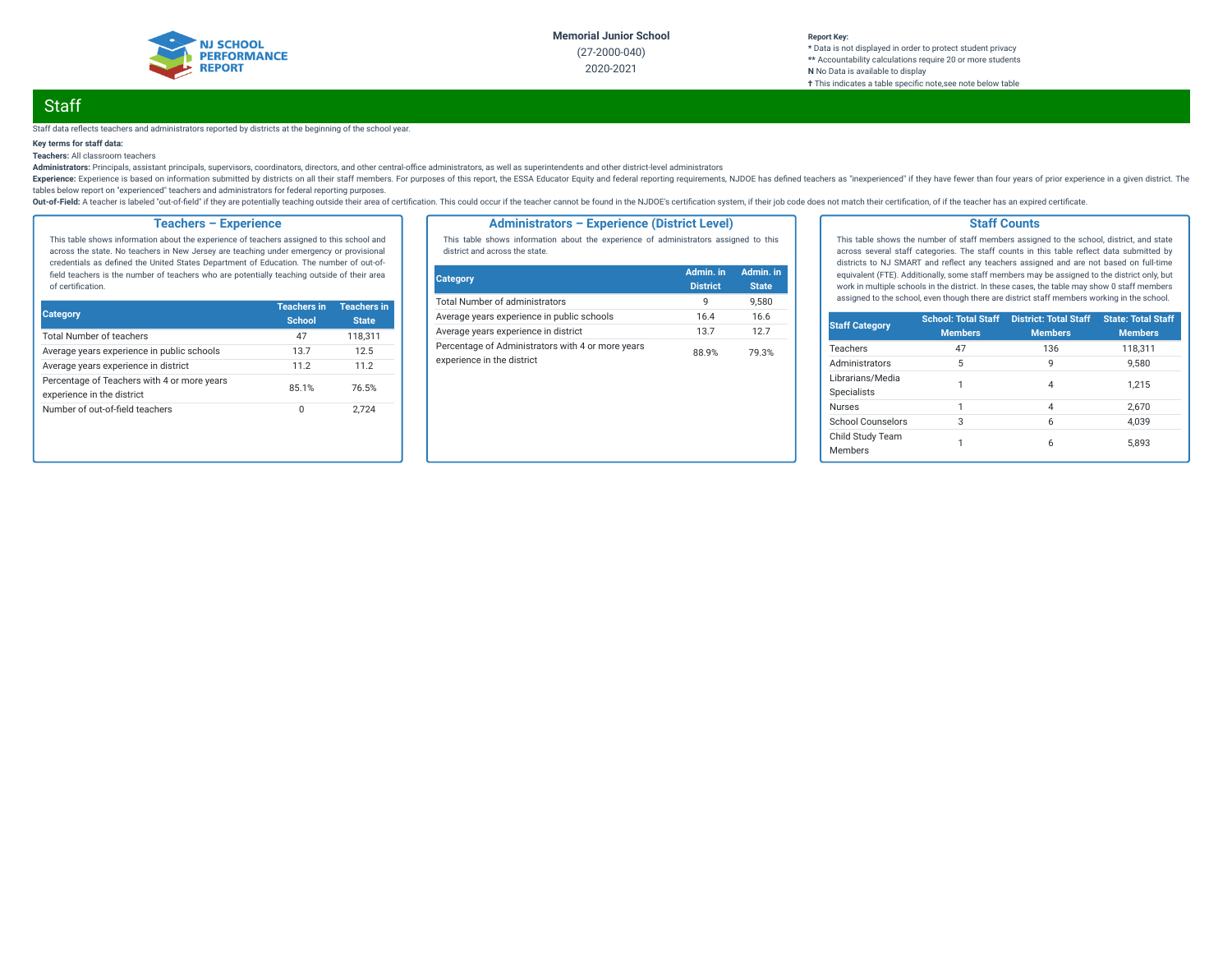

# **Staff**

#### Staff data reflects teachers and administrators reported by districts at the beginning of the school year.

### **Key terms for staff data:**

**Teachers:** All classroom teachers

Administrators: Principals, assistant principals, supervisors, coordinators, directors, and other central-office administrators, as well as superintendents and other district-level administrators

Experience: Experience is based on information submitted by districts on all their staff members. For purposes of this report, the ESSA Educator Equity and federal reporting requirements, NJDOE has defined teachers as "ine tables below report on "experienced" teachers and administrators for federal reporting purposes.

Out-of-Field: A teacher is labeled "out-of-field" if they are potentially teaching outside their area of certification. This could occur if the teacher cannot be found in the NJDOE's certification system, if their job code

### **Student and Staff Ratios**

This table shows ratios of students and staff members in the school and district. The ratios are based on data submitted by districts to NJ SMART and are not based on staff full-time equivalent (FTE).

| Ratio                                      | <b>School Ratio</b> | <b>District Ratio</b> |
|--------------------------------------------|---------------------|-----------------------|
| Students to Teachers                       | 10:1                | 10:1                  |
| <b>Students to Administrators</b>          | 93:1                | 144:1                 |
| <b>Teachers to Administrators</b>          | Q·1                 | 15:1                  |
| Students to Librarians/Media Specialists + | 464:1               | 325:1                 |
| Students to Nurses +                       | 464:1               | 325:1                 |
| Students to Counselors +                   | 155:1               | 217:1                 |
| Students to Child Study Team Members +,++  | 67:1                | 42:1                  |

† In some districts, staff members in these roles who work in multiple schools may be assigned only to the district and not to individual schools. As a result, a School Ratio may show N, but there may be district assigned staff working in the school

†† Child Study Team members include school psychologists, school social workers, and learning disabilities teacher consultants also note that for the ratio compares Students with Disabilities instead of all students.

### **Teachers and Administrators – Demographics**

This table compares the percentage of students, teachers, and administrators by gender and by racial and ethnic group. Note that 2019-20 is the first year that data was collected for nonbinary/undesignated gender and, as a result, the 2019-20 and 2020-21 data may not be a true representation of the student or staff population. Additionally, to protect student privacy, gender percentages for 2019-20 are rounded to the nearest 0.5 and percentages for 2020-21 may show a range, depending on the overall school population size.

| <b>Category</b>                     | <b>Students in School</b> | <b>Teachers in School</b> | <b>Administrators in School</b> | <b>Students in State</b> | <b>Teachers in State</b> | <b>Administrators in State</b> |
|-------------------------------------|---------------------------|---------------------------|---------------------------------|--------------------------|--------------------------|--------------------------------|
| Female                              | 49.0%                     | 80-90%                    | $\star$                         | 49.0%                    | 77.0%                    | 56.0%                          |
| Male                                | 51.0%                     | 10-20%                    | $\star$                         | 51.0%                    | 23.0%                    | 44.0%                          |
| Non-Binary/Undesignated Gender      | $\leq 1\%$                | $≤10%$                    | $\star$                         | $\leq 1\%$               | $\leq 1\%$               | ≤1%                            |
| White                               | 66.8%                     | 97.9%                     | 100.0%                          | 40.5%                    | 82.9%                    | 76.8%                          |
| Hispanic                            | 11.6%                     | 2.1%                      | 0.0%                            | 31.2%                    | 7.8%                     | 7.6%                           |
| <b>Black or African American</b>    | 1.7%                      | 0.0%                      | 0.0%                            | 15.0%                    | 6.5%                     | 14.0%                          |
| Asian                               | 12.3%                     | 0.0%                      | 0.0%                            | 10.4%                    | 2.2%                     | 1.2%                           |
| American Indian or Alaska Native    | 0.2%                      | 0.0%                      | 0.0%                            | 0.2%                     | 0.2%                     | 0.1%                           |
| Native Hawaiian or Pacific Islander | 0.0%                      | 0.0%                      | 0.0%                            | 0.2%                     | 0.1%                     | 0.1%                           |
| Two or More Races                   | 7.3%                      | 0.0%                      | 0.0%                            | 2.6%                     | 0.2%                     | 0.2%                           |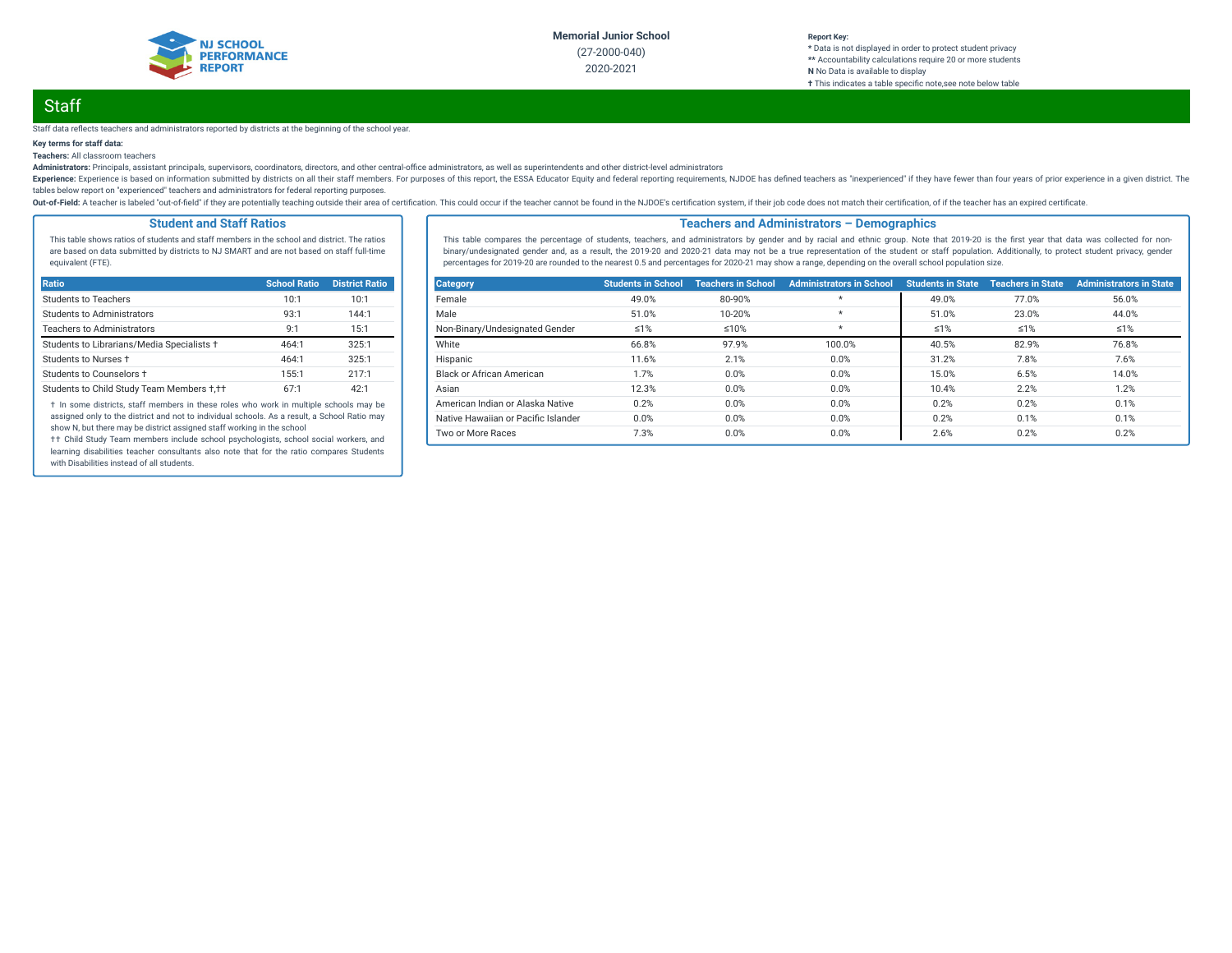

# **Staff**

#### Staff data reflects teachers and administrators reported by districts at the beginning of the school year.

### **Key terms for staff data:**

### **Teachers:** All classroom teachers

Administrators: Principals, assistant principals, supervisors, coordinators, directors, and other central-office administrators, as well as superintendents and other district-level administrators

Experience: Experience is based on information submitted by districts on all their staff members. For purposes of this report, the ESSA Educator Equity and federal reporting requirements, NJDOE has defined teachers as "ine tables below report on "experienced" teachers and administrators for federal reporting purposes.

Out-of-Field: A teacher is labeled "out-of-field" if they are potentially teaching outside their area of certification. This could occur if the teacher cannot be found in the NJDOE's certification system, if their job code



### **Teachers and Administrators - One-Year Retention (District Level)**

This table shows the percentage of teachers and administrators assigned to this district in 2019-20 that were still assigned to this district in 2020-21. Staff who were not retained may have changed districts or no longer work for the state (including retirements).

| Job Type                                      | <b>District</b> | <b>State</b> |
|-----------------------------------------------|-----------------|--------------|
| 2019-20 Teachers: Same district 2020-21       | 95.5%           | 91.5%        |
| 2019-20 Administrators: Same district 2020-21 | 100.0%          | 89 7%        |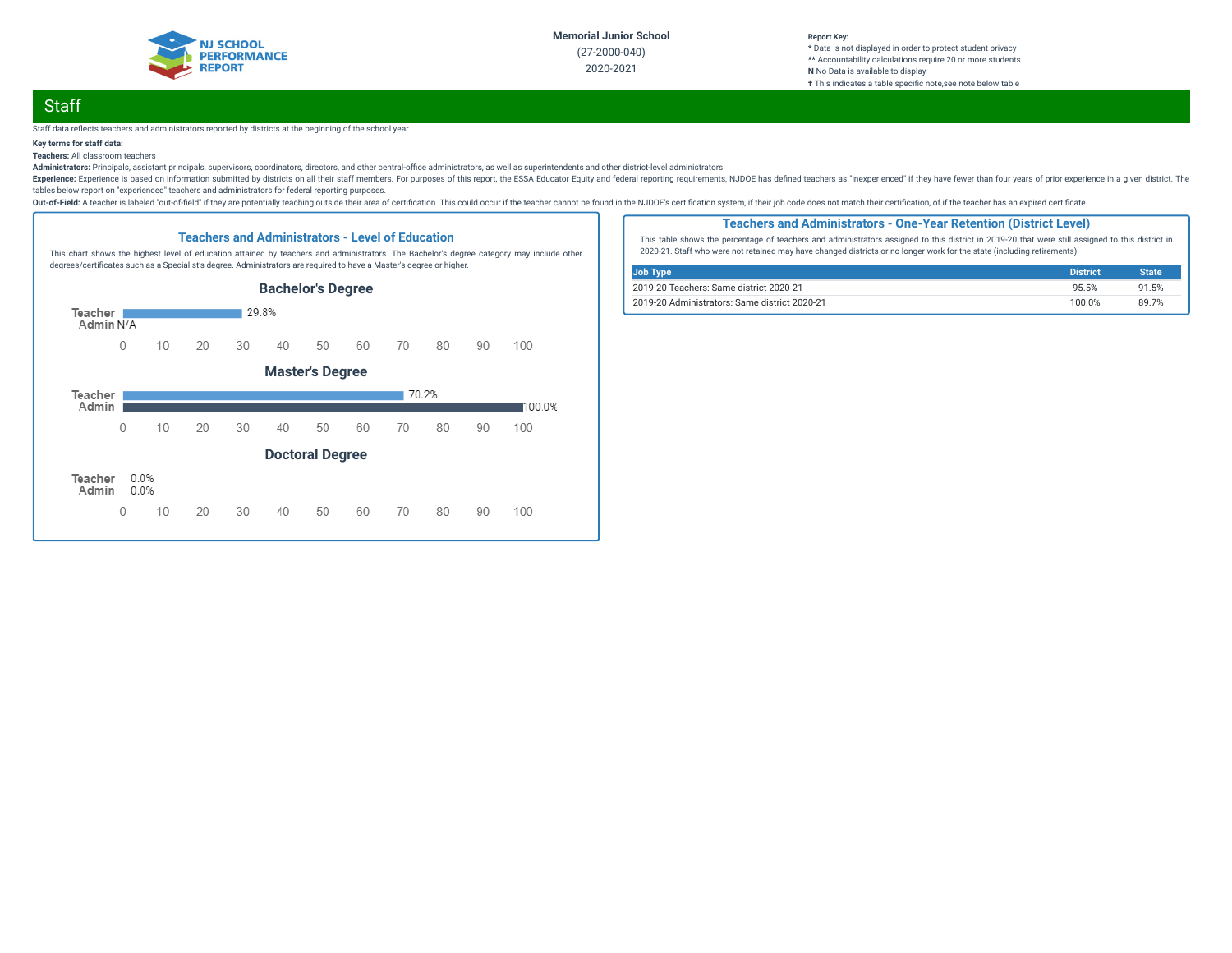

#### **Report Key: \*** Data is not displayed in order to protect student privacy **\*\*** Accountability calculations require 20 or more students **N** No Data is available to display **†** This indicates a table specific note, see note below table

# **Staff**

#### Staff data reflects teachers and administrators reported by districts at the beginning of the school year.

### **Key terms for staff data:**

### **Teachers:** All classroom teachers

Administrators: Principals, assistant principals, supervisors, coordinators, directors, and other central-office administrators, as well as superintendents and other district-level administrators

Experience: Experience is based on information submitted by districts on all their staff members. For purposes of this report, the ESSA Educator Equity and federal reporting requirements, NJDOE has defined teachers as "ine tables below report on "experienced" teachers and administrators for federal reporting purposes.

Out-of-Field: A teacher is labeled "out-of-field" if they are potentially teaching outside their area of certification. This could occur if the teacher cannot be found in the NJDOE's certification system, if their job code

### **Teachers by Subject Area**

This table shows the counts of teachers by subject area with gender breakdown, experience, and level of education. The staff counts in this table reflect staff assignments as submitted by districts to NJ SMART and reflect some teachers may teach in multiple subject areas and may be counted more than once in this table or they may only be counted in their primary subject area. Additionally, in many elementary schools teachers are not assigne Specific) category and not in the other subject areas, but that does not mean those subjects are not being taught in the school. Special Education and Bilingual teachers are generally assigned to a subject area and also ei subject areas.

| <b>Subject Area</b>                       | <b>Total Number of</b><br><b>Teachers</b> | $\%$<br><b>Female Male</b> | $\%$           | % Non-binary or<br><b>Undesignated Gender</b> | %            | %<br><b>White Hispanic</b> | % Black or African<br>American | $\%$<br>Asian | % Native Hawaiian,<br><b>Pacific Islander</b> | % American Indian or<br><b>Native American</b> | % Two or<br><b>More Races</b> | % 4 or more years<br>experience in the district | % Bachelor's<br><b>Degree(Highest Degree)</b> | % Master's<br><b>Degree(Highest</b><br>Degree) |
|-------------------------------------------|-------------------------------------------|----------------------------|----------------|-----------------------------------------------|--------------|----------------------------|--------------------------------|---------------|-----------------------------------------------|------------------------------------------------|-------------------------------|-------------------------------------------------|-----------------------------------------------|------------------------------------------------|
| <b>Elementary Not Subject</b><br>Specific | $\mathcal{S}$                             | $\star$                    | $\overline{ }$ | $\star$                                       | 100.0%       | 0.0%                       | 0.0%                           | 0.0%          | 0.0%                                          | 0.0%                                           | 66.7%                         | 33.3%                                           | 66.7%                                         | 0.0%                                           |
| English/Language<br>Arts/Literacy         | 12                                        | $\star$                    |                | $\star$                                       | 100.0%       | 0.0%                       | 0.0%                           | 0.0%          | 0.0%                                          | 0.0%                                           | 100.0%                        | 16.7%                                           | 83.3%                                         | 0.0%                                           |
| English Speakers or<br>Other Languages    | $\mathbf{0}$                              | N                          | N              | N                                             | $\mathsf{N}$ | N                          | N                              | N             | N                                             | N                                              | N                             | N                                               | $\mathsf{N}$                                  | N                                              |
| Mathematics                               | 8                                         | $\star$                    |                | $\star$                                       | 100.0%       | 0.0%                       | 0.0%                           | 0.0%          | 0.0%                                          | 0.0%                                           | 75.0%                         | 25.0%                                           | 75.0%                                         | 0.0%                                           |
| Science                                   | 5                                         | $\star$                    | $\star$        | $\star$                                       | 100.0%       | 0.0%                       | 0.0%                           | 0.0%          | 0.0%                                          | 0.0%                                           | 100.0%                        | 20.0%                                           | 80.0%                                         | 0.0%                                           |
| Social Studies/History                    | 5                                         | $\star$                    |                | $\star$                                       | 100.0%       | 0.0%                       | 0.0%                           | 0.0%          | 0.0%                                          | 0.0%                                           | 100.0%                        | 20.0%                                           | 80.0%                                         | 0.0%                                           |
| World Language                            | 3                                         | $\star$                    |                | $\star$                                       | 66.7%        | 33.3%                      | 0.0%                           | 0.0%          | 0.0%                                          | 0.0%                                           | 66.7%                         | 33.3%                                           | 66.7%                                         | 0.0%                                           |
| Visual and Performing<br>Arts             | 5                                         | $\star$                    |                | $\star$                                       | 100.0%       | 0.0%                       | 0.0%                           | 0.0%          | 0.0%                                          | 0.0%                                           | 80.0%                         | 40.0%                                           | 60.0%                                         | 0.0%                                           |
| Health/Physical<br>Education              |                                           | $\star$                    |                | $\star$                                       | 100.0%       | 0.0%                       | 0.0%                           | 0.0%          | 0.0%                                          | 0.0%                                           | 75.0%                         | 75.0%                                           | 25.0%                                         | 0.0%                                           |
| Family & Consumer<br>Sciences             | $\mathbf 0$                               | N                          | N              | N                                             | $\mathsf{N}$ | N                          | $\mathsf{N}$                   | N             | $\mathsf{N}$                                  | N                                              | N                             | N                                               | ${\sf N}$                                     | N                                              |
| <b>Financial Literacy</b>                 | $\mathbf{0}$                              | N                          | N              | N                                             | $\mathsf{N}$ | $\mathsf{N}$               | N                              | N             | N                                             | N                                              | N                             | N                                               | $\mathsf{N}$                                  | N                                              |
| <b>Business</b>                           | $\Omega$                                  | N                          | N              | $\mathsf{N}$                                  | $\mathsf{N}$ | N                          | N                              | $\mathsf{N}$  | ${\sf N}$                                     | N                                              | N                             | N                                               | ${\sf N}$                                     | N                                              |
| Computer Science/IT                       | $\mathbf 0$                               | N                          | N              | $\mathsf{N}$                                  | N            | N                          | N                              | $\mathsf{N}$  | N                                             | N                                              | N                             | N                                               | $\mathsf{N}$                                  | N                                              |
| <b>Industrial Arts</b>                    |                                           | $\star$                    | $\star$        | $\star$                                       | 100.0%       | 0.0%                       | 0.0%                           | 0.0%          | 0.0%                                          | 0.0%                                           | 0.0%                          | 100.0%                                          | 0.0%                                          | 0.0%                                           |
| <b>Career and Technical</b><br>Education  | $\mathbf 0$                               | N                          | N              | N                                             | N            | N                          | N                              | $\mathsf{N}$  | N                                             | N                                              | N                             | N                                               | N                                             | N                                              |
| <b>Special Education</b>                  | $\overline{7}$                            | $\star$                    | $\star$        | $\star$                                       | 100.0%       | 0.0%                       | 0.0%                           | 0.0%          | 0.0%                                          | 0.0%                                           | 100.0%                        | 14.3%                                           | 85.7%                                         | 0.0%                                           |
| Bilingual                                 | $\mathbf{0}$                              | N                          | $\mathsf{N}$   | N                                             | $\mathsf{N}$ | N                          | N                              | $\mathsf N$   | N                                             | N                                              | N                             | N                                               | ${\sf N}$                                     | N                                              |
|                                           |                                           |                            |                |                                               |              |                            |                                |               |                                               |                                                |                               |                                                 |                                               |                                                |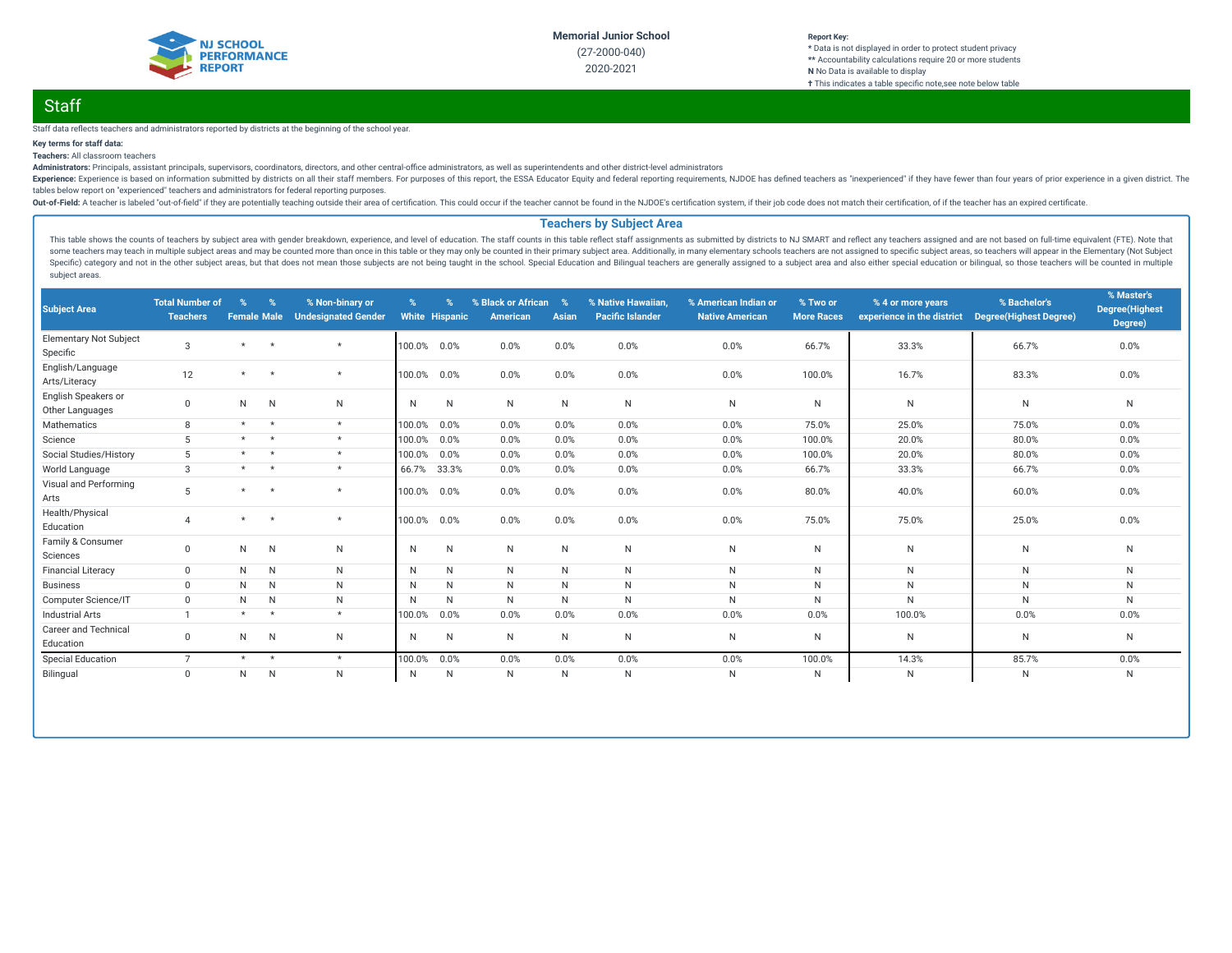

# Per-Pupil Expenditures

## **Per-Pupil Expenditures by Source**

The link below produces a spreadsheet listing all school-level summaries of the most recently available expenses for regular and special education students taught at schools by district across the state. The amounts shown operations and maintenance, and extra-curricular activities.

For more information regarding this spreadsheet please refer to the guidance for school level reporting, which is available on the NJDOE webpage ESSA School Level Reporting [Information](https://www.nj.gov/education/finance/fp/af/essa.shtml). More in-depth information about dist and the [Comprehensive](https://www.nj.gov/education/finance/fp/cafr/search/) Annual Financial Report (CAFR) and Auditor Management Reports (AMRs).

Please be aware that the total district expenditures represented in these reports are taken from audited district financial data, but the subsequent allocation of these resources to specific schools is not audited or other questions about the assignment (or lack of assignment) of school-level amounts, please contact the district for additional information.

#### Link to District Summary of [2020-21 School-Level](https://homeroom4.doe.state.nj.us/audsum/PpeReport?&did=2000&fileformat=html&reportname=PERFORMREPORT&fy=21) Per Pupil Expenditures by Source

An option to download all [school-level](https://homeroom4.doe.state.nj.us/audsum/PpeReport?&did=9999&fileformat=html&reportname=PERFORMREPORT&fy=21) summaries by district in one spreadsheet is also available. However, because districts have flexibility in how certain costs are allocated to individual schools, school-level costs sh

| <b>Hanover Twp</b>                                 | Federal | <b>State &amp; Local</b> | <b>Total</b> | ADE**   |
|----------------------------------------------------|---------|--------------------------|--------------|---------|
| School Level Expenditures Not Assigned to a School | Ś4      | \$5,339                  | \$5,343      | 1,295.3 |
| District Level Central Expenditures                |         | \$3,018                  | \$3,018      | 1,295.3 |
| Bee Meadow School                                  | \$415   | \$13,819                 | \$14,234     | 297.3   |
| Memorial Junior School                             | \$206   | \$10,698                 | \$10,904     | 464.2   |
| Mountview Road School                              | \$336   | \$10,276                 | \$10,612     | 283.6   |
| Salem Drive School                                 | \$382   | \$10,713                 | \$11,095     | 250.1   |
|                                                    |         |                          |              |         |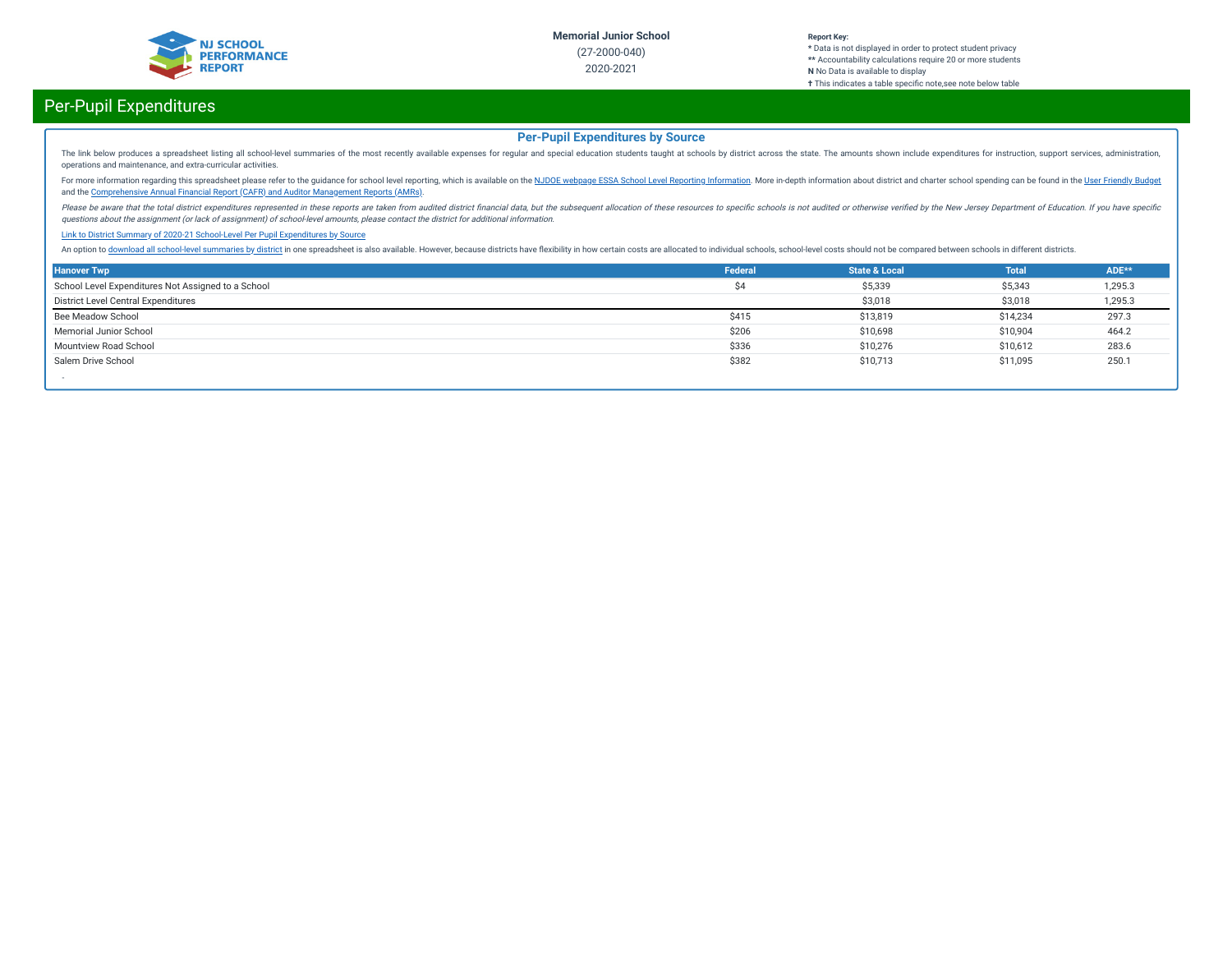

#### **Report Key: \*** Data is not displayed in order to protect student privacy **\*\*** Accountability calculations require 20 or more students **N** No Data is available to display

### **†** This indicates a table specific note, see note below table

# Accountability

New Jersey's Every Student Succeeds Act (ESSA) Accountability System New Jersey's school accountability system identifies schools that are in need of comprehensive and targeted support as required by the Every Student Succ identify schools in the following four federal categories every three years:

- **Comprehensive Support and Improvement (CSI): Overall Low Performing:**
	- Schools with a summative score in the bottom 5% of Title I schools.
- **Comprehensive Support and Improvement (CSI): Low Graduation Rate:** High schools with a four-year graduation rate of 67% or less
- **Additional Targeted Support and Improvement: Low Performing Student Group (ATSI):**
- Schools with one or more student group with a summative score that would be in the bottom 5% of Title I schools
- **Comprehensive Support and Improvement (CSI): Chronically Low Performing:**
	- o Title I schools identified as Additional Targeted Support and Improvement; Low Performing Student Group (ATSI) that are identified for three or more consecutive years, i.e. ATSI schools that do not meet exit criteria.
	- The NJDOE has not yet identified schools in this category as no ATSI schools have been in status for three or more years.

Annually, NJDOE will identify schools in the following federal category:

- **Targeted Support and Improvement: Consistently Underperforming Student Group (TSI):**
	- Schools with one or more student groups that missed annual targets or standards for all indicators for two years in a row

#### For purposes of ESSA accountability, only schools and student groups with data for 20 or more students are included in calculations.

For more information about New Jersey's accountability system, how indicator and summative scores were calculated, how federal accountability status is determined, and [statewide](https://www.state.nj.us/education/title1/accountability/progress/19/2018-19%20Statewide%20Progress%20toward%20Long-Term%20Goals.pdf) progress toward long-term goals, see these a

Important Note for 2020-2021: Due to the COVID-19 pandemic, New Jersey received waivers from the United States Department of Education (USED) in both [March](https://oese.ed.gov/files/2021/03/nj-acct-waiver-response-1.pdf) 2020 and March 2021 that waived accountability-related requirement 2020-2021 school years. These waivers removed the requirements to:

- Calculate indicator scores and summative scores for the 2019-2020 and 2020-2021 school years;
- Measure progress toward long-term goals and measures of interim progress for accountability indicators for the 2019-2020 and 2020-2021 school years; and
- Identify schools for comprehensive and targeted support and improvement during the 2020-2021 and 2021-2022 school years (based on 2019-2020 and 2020-2021 data, respectively).

As a result of these waivers, any school that was identified for comprehensive or targeted support and improvement during the 2019-2020 school year will retain the same status for the 2021-2022 and 2022-2023 school years a

For the categories that are identified every three vears, the last identification occurred in the 2018-2019 school year (based on 2017-2018 data) and the next identification was scheduled for the 2021-2022 school year (bas the 2022-2023 school year (based on 2021-2022 data) and all currently identied schools will be eligible to exit status at the end of the 2022-2023 school year.

For the annual identification of schools for Targeted Support and Improvement: Consistently Underperforming Student Group, no schools will be identified during the 2020-2021 or 2021-2022 school year as a result of these wa

The 2020-2021 Accountability Indicator Scores and Summative Ratings and Accountability Summary by Student Group tables will not be included in the report for 2020-2021 as these tables include indicator scores, summative sc March 2020 waiver.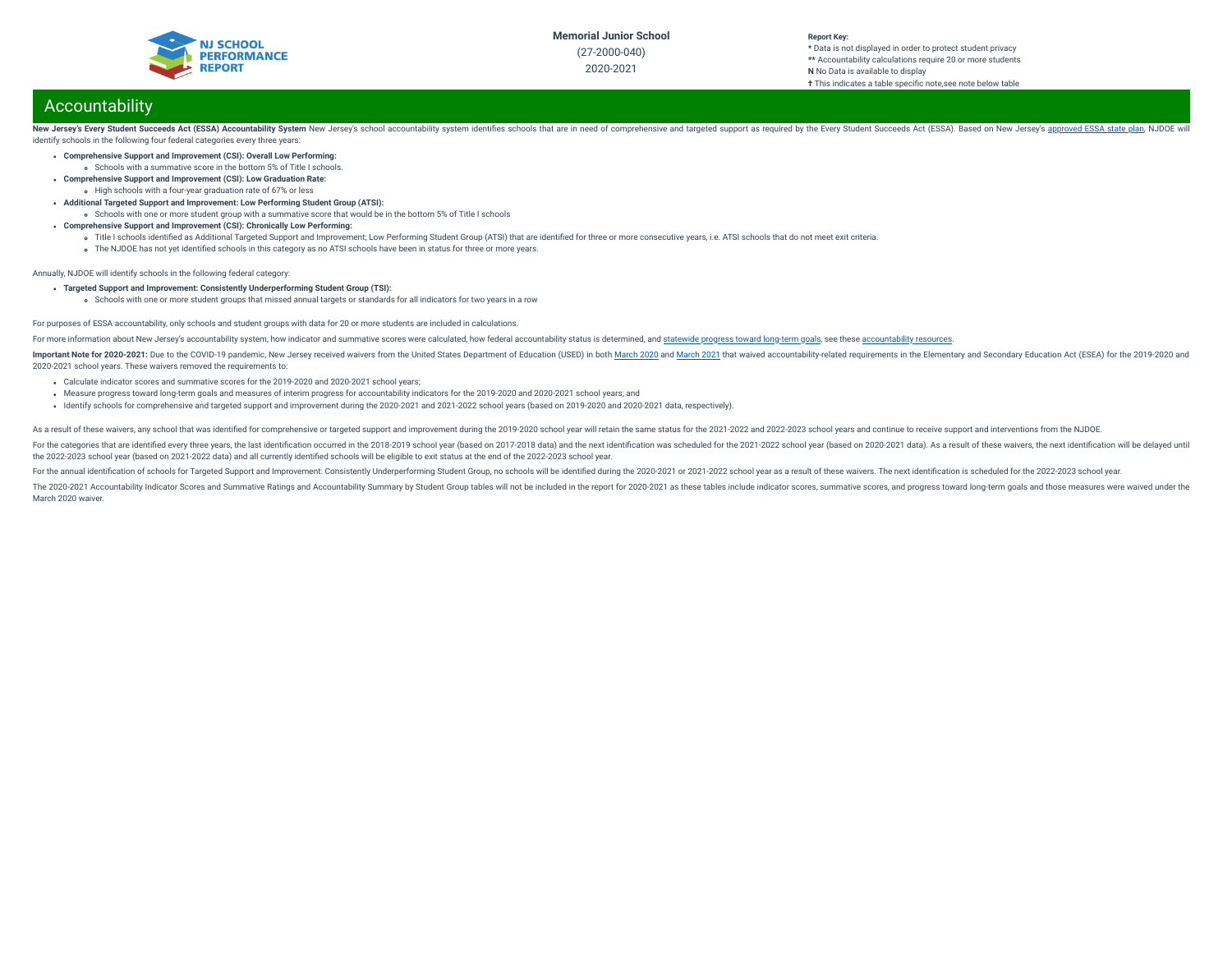

# Accountability

### **ESSA Accountability Status**

The table below provides the school's federal school status for the 2022-23 school year, the category (or reason) for identication, the year the school is eligible to exit status, and, if applicable, the student groups identied for support. For additional information, the NJDOE ESSA [Accountability](https://www.state.nj.us/education/title1/accountability/progress/20/) webpage includes a list of all schools requiring [comprehensive](https://www.state.nj.us/education/title1/accountability/progress/19/CAP%20Comprehensive_Targeted_Schools.xlsx) or targeted support and improvement with the amount of School Improvement Aid (SIA) funds received and information on exit [criteria](https://www.state.nj.us/education/title1/accountability/progress/20/ESSAExitCriteriaDocument.pdf) for identified schools.

| Status for 2022-23 School Year                                   | Not in Status |
|------------------------------------------------------------------|---------------|
| <b>Category of Identification</b>                                | n/a           |
| <b>Year Eligible to Exit Status</b>                              | n/a           |
| <b>Student Group Status: White</b>                               |               |
| <b>Student Group Status: Hispanic</b>                            |               |
| Student Group Status: Black or African American                  |               |
| Student Group Status: Asian, Pacific Islander, Native Hawaiian   |               |
| Student Group Status: American Indian or Alaska Native           |               |
| <b>Student Group Status: Two or More Races</b>                   |               |
| <b>Student Group Status: Economically Disadvantaged Students</b> |               |
| <b>Student Group Status: Students with Disabilities</b>          |               |
| <b>Student Group Status: English Learners</b>                    |               |

† This ag is used if a school is identied for Comprehensive Support and Improvement, but one or more student groups met criteria for Targeted Support and Improvement.

## **ESSA Accountability Progress**

The table below shows performance on each of New Jersey's ESSA accountability indicators for the last three years. ELA and Math Proficiency represent the percentage of students that met or exceeded expectations on statewide assessments (NJSLA or DLM). ELA and Math Growth represent the median student growth percentile. Four- and fiveyear graduation rates represent the adjusted cohort graduation rates. Progress toward English Language Proficiency shows the percentage of English Learners who demonstrated the expected amount of growth on the ACCESS for ELLs 2.0 Assessment for English Language proficiency. Chronic absenteeism represents the percentage of students that were absent for 10% or more of the days enrolled during the school year.

**Important Note for 2020-21:** The NJDOE received federal waivers that waived certain assessment and accountabilityrelated requirements for the 2019-20 and 2020-21 school years. As a result, proficiency, growth, and progress toward English language proficiency data is not available for 2019-20 or 2020-21 and chronic absenteeism data is not available for 2019-20.

| <b>ESSA Acountability Indicator</b>                                                                                                                         | 2018-19 | 2019-20 | 2020-21 |  |  |
|-------------------------------------------------------------------------------------------------------------------------------------------------------------|---------|---------|---------|--|--|
| <b>ELA Proficiency</b>                                                                                                                                      | 76.3%   |         |         |  |  |
| <b>Math Proficiency</b>                                                                                                                                     | 56.6%   |         |         |  |  |
| ELA Growth                                                                                                                                                  | 60      |         |         |  |  |
| Math Growth                                                                                                                                                 | 52      |         |         |  |  |
| 4-Year Graduation Rate+                                                                                                                                     |         |         |         |  |  |
| 5-Year Graduation Rate+                                                                                                                                     |         |         |         |  |  |
| Progress toward English Language Proficiency                                                                                                                | $\star$ |         |         |  |  |
| Chronic Absenteeism                                                                                                                                         | 4.5%    |         | 1.9%    |  |  |
| † This table shows the most recent graduation rate for reference, but accountability calculations for a given year use<br>the prior year's graduation rate. |         |         |         |  |  |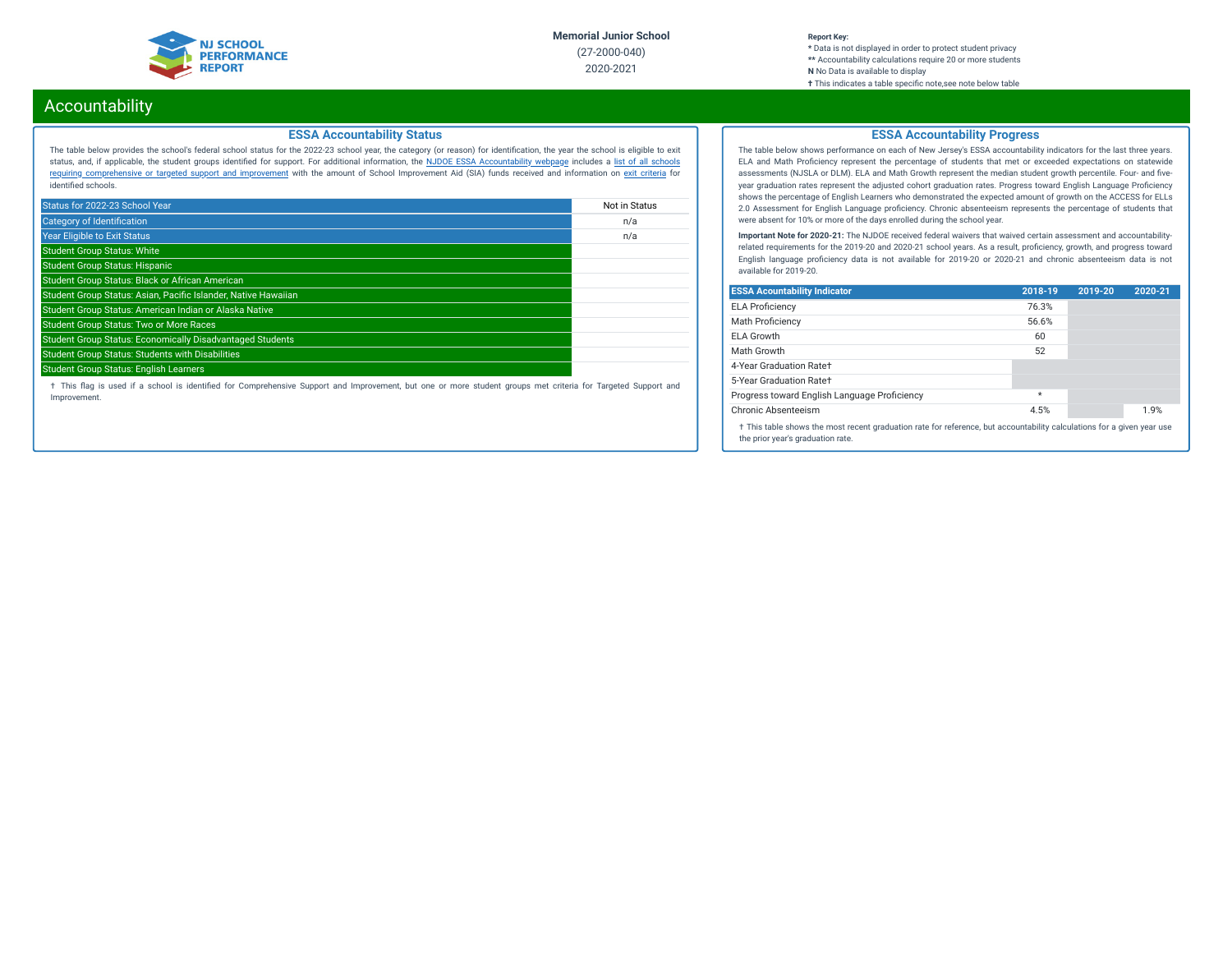

#### **Report Key: \*** Data is not displayed in order to protect student privacy **\*\*** Accountability calculations require 20 or more students **N** No Data is available to display **†** This indicates a table specific note, see note below table

# Narrative

| there are questions about the information provided in the narrative section, please contact the school or district directly. | This section allows schools and districts to share highlights, achievements, and other important information about programs, activities, and services that are offered in their own words. Please note that the narrative is o                                                                        |
|------------------------------------------------------------------------------------------------------------------------------|-------------------------------------------------------------------------------------------------------------------------------------------------------------------------------------------------------------------------------------------------------------------------------------------------------|
|                                                                                                                              | . MJS received "Common Sense" School recognition for teaching digital citizenship, providing safe and innovative spaces for students to use technology for learning and life.<br>. Curriculum includes various digital learning resources to enhance instruction across all areas of our curriculium. |
|                                                                                                                              | • Wide array of after-school clubs and activities with strong student involvement.                                                                                                                                                                                                                    |
| <b>Highlights:</b>                                                                                                           |                                                                                                                                                                                                                                                                                                       |
|                                                                                                                              |                                                                                                                                                                                                                                                                                                       |
|                                                                                                                              | Memorial Junior School was recognized as a "Common Sense" School for their efforts in teaching digital citizenship to young people, engaging the<br>community, and supporting educators using technology for learning.                                                                                |
| <b>Awards, Recognition, Accomplishments:</b>                                                                                 |                                                                                                                                                                                                                                                                                                       |
|                                                                                                                              | Sports Offered: Baseball (Boys), Basketball (Boys & Girls), Cross Country (Boys & Girls), Field Hockey (Girls), Soccer (Boys & Girls), Softball (Girls), Track                                                                                                                                        |
|                                                                                                                              | and Field - Spring (Boys & Girls), Wrestling (Boys)                                                                                                                                                                                                                                                   |

**Sports and Athletics:** years.

Memorial Junior School offers a comprehensive athletics program for our students. Our teams participate in the Greater Morris County Junior Schools Conference. At the conclusion of each season, our teams participate in county championships, which many of our teams have won over the past few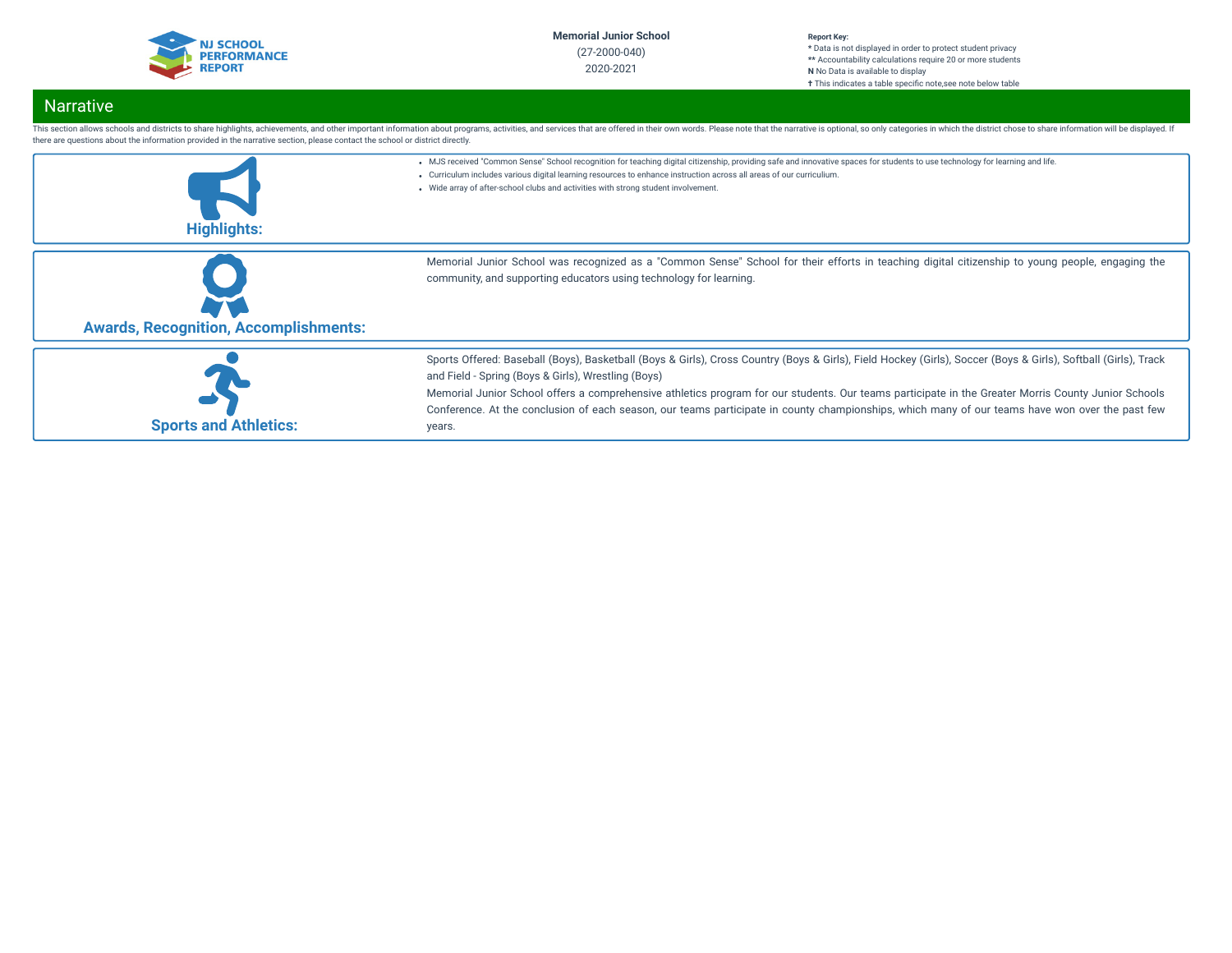

# Narrative

This section allows schools and districts to share highlights, achievements, and other important information about programs, activities, and services that are offered in their own words. Please note that the narrative is o there are questions about the information provided in the narrative section, please contact the school or district directly.

| <b>Clubs and Activities:</b>             | After-school clubs and activities are offered throughout the school year. Each club/activity is led by our certified teachers and focus on a variety of topics.<br>We offer clubs/activities in art, community service, computers, crafts, dramatics, environment, French, honors band, jazz band, makerspace,<br>math/science, music ensemble, reading, Spanish, technology, and treble choir. Additionally, each year we have a spring musical.                                                                                                |
|------------------------------------------|--------------------------------------------------------------------------------------------------------------------------------------------------------------------------------------------------------------------------------------------------------------------------------------------------------------------------------------------------------------------------------------------------------------------------------------------------------------------------------------------------------------------------------------------------|
| <b>Before and After School Programs:</b> | N/A                                                                                                                                                                                                                                                                                                                                                                                                                                                                                                                                              |
| <b>Staff and Professional Learning:</b>  | In-house professional development is provided to our teachers through the Hanover Township Educator Academy. Grade level and subject<br>area/department meetings occur monthly to increase collaboration across the district and to analyze student data in order to help improve instruction.<br>Teachers select outside professional development that aligns to their Professional Development Plan. District professional development days throughout<br>the school year target specific learning for groups and align to our district goals. |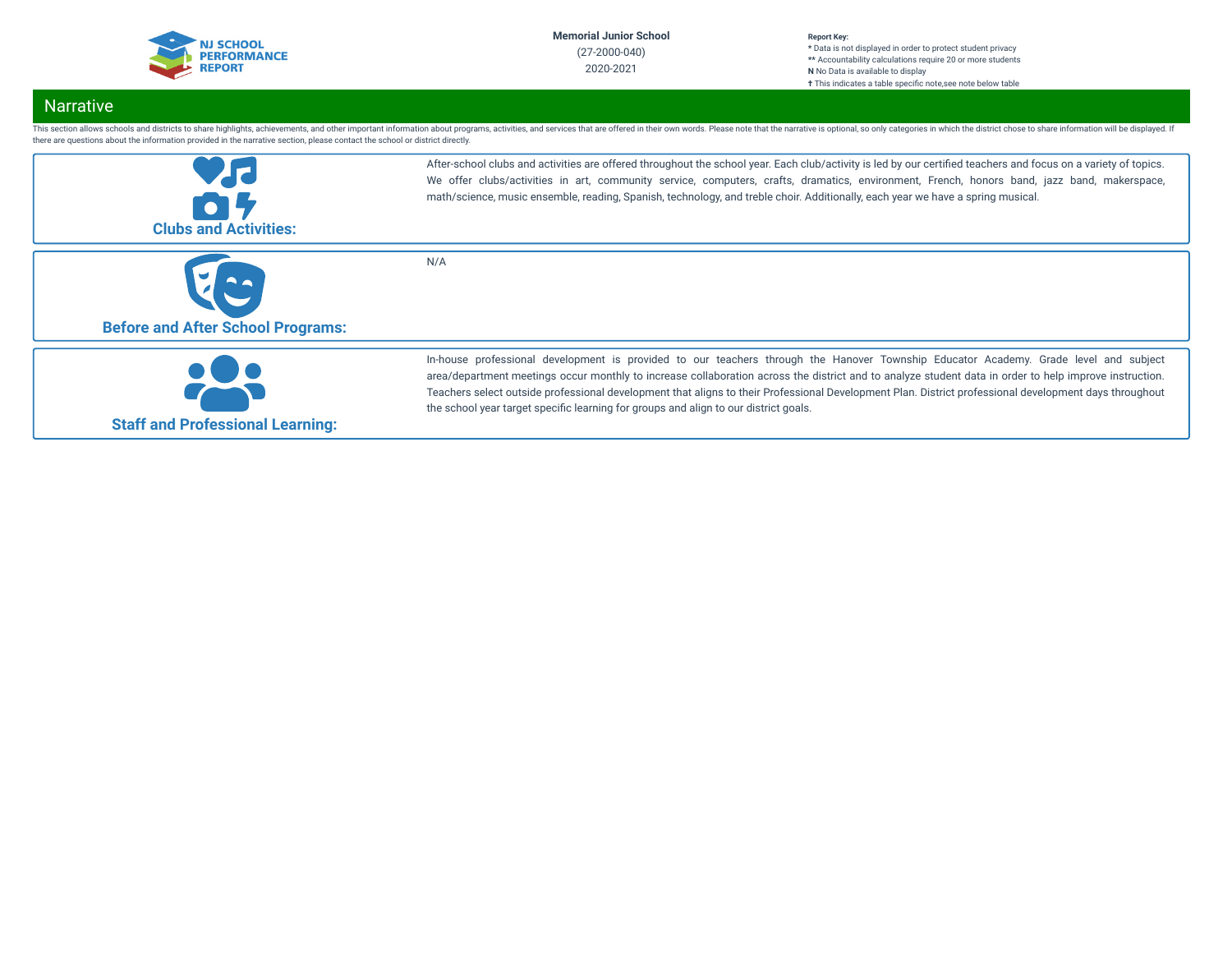

# **Narrative**

This section allows schools and districts to share highlights, achievements, and other important information about programs, activities, and services that are offered in their own words. Please note that the narrative is o there are questions about the information provided in the narrative section, please contact the school or district directly.